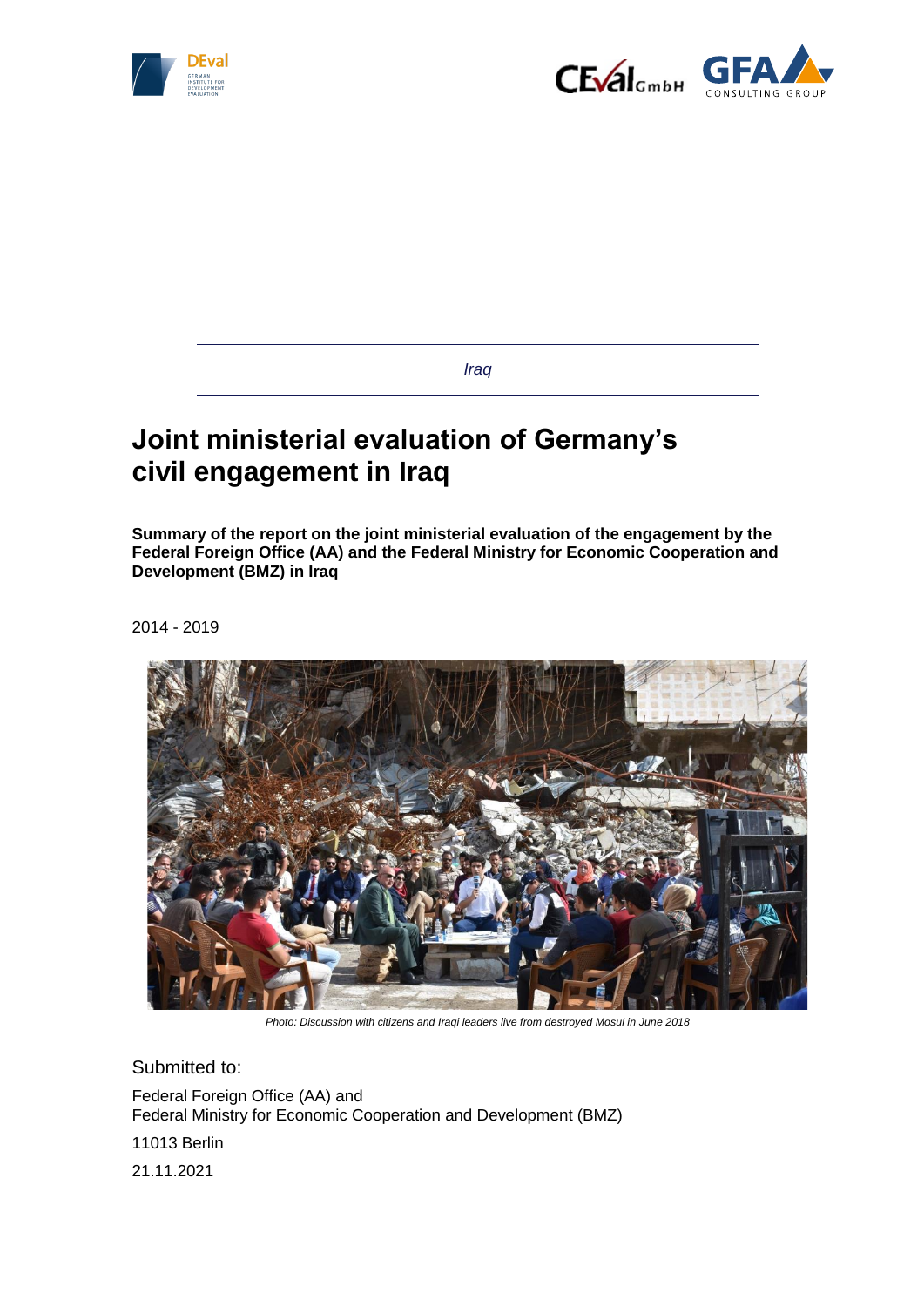



### **Contact persons**

## German Institute for **GFA Consulting Group GmbH**

# **Development Evaluation (DEval)**

 $+49$  (0) 228 336907 – 940

Dr. Stefan Leiderer Chronic Stefan Leiderer Chronic Stefan.<br>Stefan leiderer @deval.org chronic Chronic Stefan Leiderer @deval.org chronic Chronic Stefan Leiderer Chronic  $tomas.keilbach@gfa-group.de  
+49 (0) 40 60306 – 180$  $tomas.keilbach@gfa-group.de  
+49 (0) 40 60306 – 180$  $tomas.keilbach@gfa-group.de  
+49 (0) 40 60306 – 180$ </u>

**Iraq**

# **Joint ministerial evaluation of Germany's civil engagement in Iraq**

Summary of the report on the joint ministerial evaluation of the engagement by the Federal Foreign Office (AA) and the Federal Ministry for Economic Cooperation and Development (BMZ) in Iraq

Authors:

**GFA**: Gregor B.M. Meiering (Team Leader), Emma Cain, Dr. Vera Hennefeld, Petra Scheuermann, Tilman Welte **DEval**: Christoph Hartmann (Team Leader), Ruben Wedel (Team Leader), Marlene vom Hofe, Maren Weeger, Line Winterhoff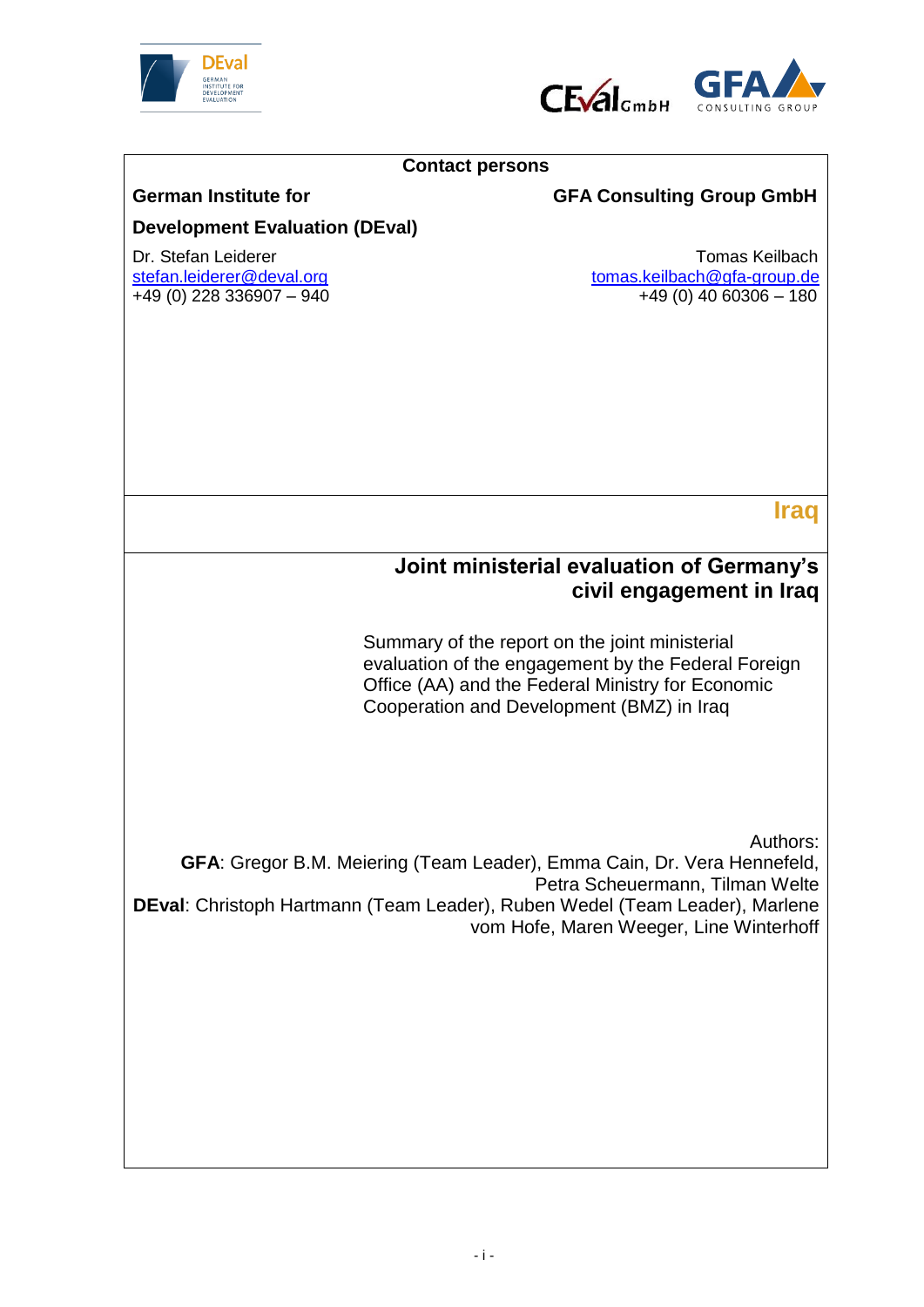



**The present summary of the report on the joint ministerial evaluation of the engagement by the Federal Foreign Office (AA) and the Federal Ministry for Economic Cooperation and Development (BMZ) in Iraq presents the cross-ministry findings, conclusions and recommendations of the evaluation.** It was drafted by a specially constituted working group consisting of the German Institute for Development Evaluation (DEval) and a consortium led by GFA Consulting Group GmbH (GFA). In addition to the joint ministerial report, two ministry-specific reports were prepared for the AA and the BMZ, in which aspects specific to each ministry are discussed at further length. The following Executive Summary is released for publication.

## **1. POLITICAL CONTEXT OF THE EVALUATION**

**Over recent decades the German government has steadily increased the frequency and scale of its engagement in fragile contexts and is likely to continue to do so in the future.** One such context is Iraq, where the German government has been engaged since 2014 to help end the dominance of the terrorist organisation known as Islamic State (IS), rebuild basic infrastructure, overcome fragility and strengthen the country's statehood. The German government's engagement in Iraq is broad in scope. It encompasses both foreign and development policy approaches and both civilian and military aspects of security. Since 2014 these have been supported with high financial inputs (equivalent to USD  $2.7$  bn)<sup>1</sup> budgeted across several ministries, principally the Federal Foreign Office (AA), the Federal Ministry for Economic Cooperation and Development (BMZ) and the Federal Ministry of Defence (BMVg).

**In order to address different policy sectors and apply their various instruments effectively, coherently and efficiently in Iraq, the German government has promoted the implementation of an integrated, joint ministerial approach.** In accordance with international agreements ("New Deal for Engagement in Fragile States")<sup>2</sup> as well as German policy requirements (guidelines on "Preventing Crises, Resolving Conflicts, Building Peace")<sup>3</sup> and in light of the discourse about the humanitarian-development-peace nexus  $(HDP$  nexus)<sup>4</sup>, the German government aspires to have its ministries act in concert and coordinate their strategic planning and steering jointly.

**To strengthen the necessary joint learning for this purpose, in 2019 the AA and the BMZ decided to initiate a joint evaluation of their engagement in Iraq.** This means that for the first time since 2011, and for the first time ever at a strategic level, the engagement of both ministries is examined jointly within the scope of one evaluation. This decision is based on the understanding that coordination refers not only to planning and steering, but also to institutional learning and reviewing the achievement of objectives. Against this backdrop, the pilot nature of the joint ministerial approach tested in this evaluation means that it generates important experience for future joint evaluation activities of the two ministries.

## **2. SUBJECT, OBJECTIVE AND METHODS OF THE EVALUATION**

**The subject of this evaluation is the engagement of the AA and the BMZ in Iraq from 2014 to 2019.** The evaluation focuses on selected work areas and budget lines of the two ministries, amounting to a total of EUR 2.1 bn (cf. Figure 1). For the Federal Foreign Office (with an EUR 800 million share) these consist of humanitarian assistance, crisis prevention, stabilisation and postconflict rehabilitation, and foreign cultural relations and education policy (*Auswärtige Kultur- und Bildungspolitik* – AKBP). For the BMZ (with a EUR 1.3 billion share), the budget lines in question are "Transitional development assistance" (TDA, covering crisis management, reconstruction and infrastructure), the Special Initiative on Displacement (SI Displacement, tackling root causes of

1

<sup>1</sup> OECD: Creditor Reporting System, 2021

<sup>2</sup> EU: New Deal for Engagement in Fragile States, 2015

 $3$  Federal Foreign Office: Preventing Crises, Resolving Conflicts, Building Peace. Federal Government of Germany Guidelines, 2017

<sup>&</sup>lt;sup>4</sup> OECD: DAC Recommendation on the Humanitarian-Development-Peace Nexus, 2020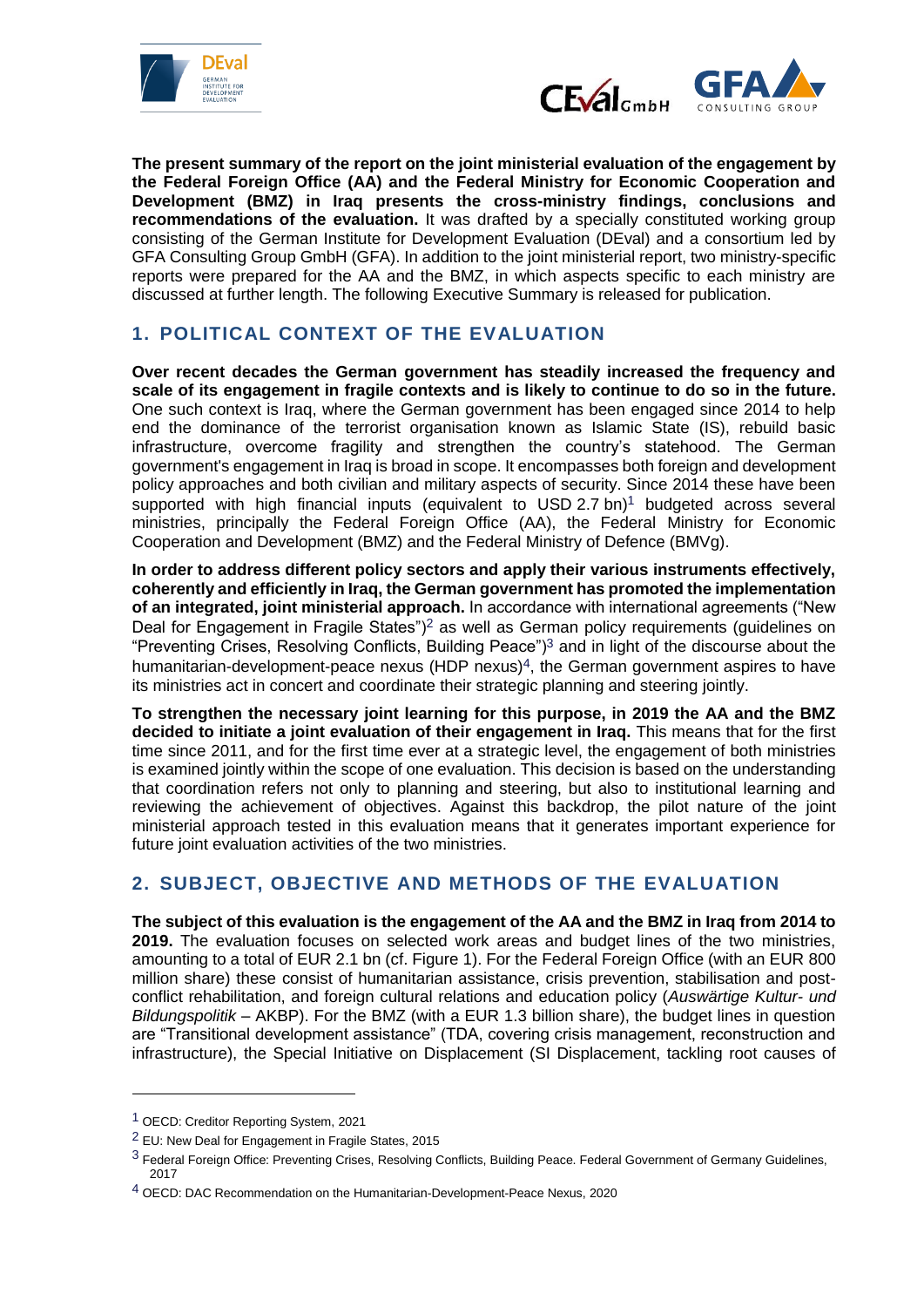

1



displacement), and Bilateral Technical and Financial Cooperation (TC and FC).<sup>5</sup> At the same time, the extent and quality of the coordination and cooperation between the two ministries is another important subject of the evaluation.



**Figure 1: AA and BMZ engagement in Iraq (2014–2019)**

Source: own presentation based on the portfolio data provided by AA and BMZ.

**A joint spending review for 2017/2018 on the AA and BMZ policy areas of "Humanitarian Assistance and Transitional Development Assistance, including the interfaces Crisis Prevention, Crisis Response, Stabilisation and Development Cooperation" showed that the work remits and policy areas of the AA and the BMZ are sometimes difficult to demarcate, partly due to differing understandings of key concepts.** While the AA's remit for humanitarian assistance and AKBP and the BMZ's mandate for Bilateral Technical Cooperation (TC) and Bilateral Financial Cooperation (FC) are clear, stabilisation is an area that requires regular conceptual clarification, which this evaluation neither intends nor is able to provide. For an understanding of the AA's and the BMZ's engagement in Iraq, an important foundation was laid in the German government guidelines adopted in 2017, which declares stabilisation to be one of the German government's objectives when dealing with violent conflicts. This calls for integrated crossministry approaches; what is more, it can only be achieved by making flexible and coordinated use of foreign policy, development policy and security policy measures depending on the particular needs. However, the period considered for the evaluation also includes the period prior to the adoption of the guidelines, during which the thematic elaboration of stabilisation in Iraq was substantially defined and co-shaped by the Federal Foreign Office as part of its engagement in the Working Group on Stabilization (WGoS), the Stabilization Task Force (STF) and the Steering Committee of the UNDP Funding Facility for Stabilization (FFS)<sup>6</sup>. The Federal Foreign Office and the BMZ also supported the UNDP FFS financially, and did so on a coordinated and complementary basis.

**The evaluation's overall objective is to produce an independent and comprehensive analysis and assessment for the purpose of joint institutional learning, in Iraq and – where possible – for other crisis situations.** Beyond this purpose, the findings are intended to support the German government's accountability to the Bundestag and to contribute to the transparency of Germany's engagement in Iraq. The primary addressees of the evaluation are the two ministries.

<sup>&</sup>lt;sup>5</sup> The SI MENA budget line was also material to the BMZ evaluation. However, just one project was financed during the period under review, the implementation of which only began in December 2019. For that reason, this budget line was not a focus of the evaluation.

 $6$  The BMZ supported this international engagement from 2015 onwards through financial contributions to the UNDP Funding Facility for Stabilization.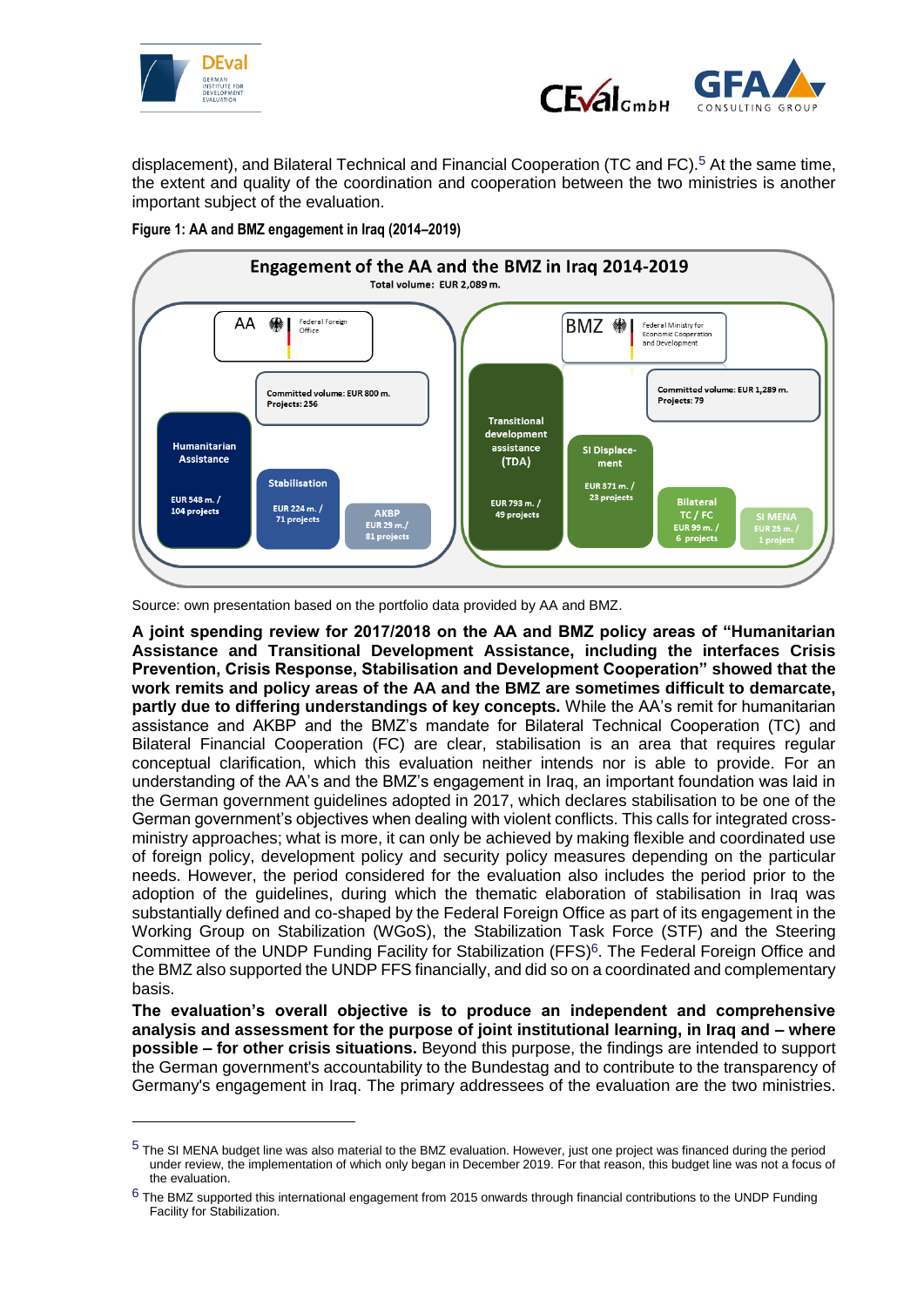

1



Hence, at the political level, the evaluation is fundamentally for the direct benefit of the AA and the BMZ, and more broadly also for the parliamentary sphere. The findings are also intended to be useful for the implementation partners and intermediary organisations as well as a wider specialist readership.

**In order to fulfil the strategic and joint ministerial objectives formulated above, this evaluation is guided by six key questions which refer to the criteria of the Organisation for Economic Co-operation and Development (OECD):**

- A. **Relevance:** Did the AA and the BMZ do the right thing in Iraq?
- B. **Effectiveness:** Did the AA and the BMZ attain their short- and medium-term objectives and achieve positive effects?
- C. **Long-term impacts:** Did the AA's and the BMZ's engagement contribute to the long-term goals of both ministries and of the German government?
- D. **Connectedness/sustainability:** Were the AA and the BMZ able to ensure the connectedness of what they achieved, or to anchor it sustainably?<sup>7</sup>
- E. **Efficiency:** Did the AA and the BMZ do the right thing in the best possible way?
- F. **Coherence:** Were the AA's and the BMZ's actions internally coherent, synergistic across ministries, and externally/internationally coordinated?

**The underlying basis for the evaluation is a theory-based approach involving the collection, analysis and interpretation of a wide range of primary and secondary data using a mixedmethods approach. Conflict-sensitive practices were continuously ensured.** Although the members of the working group based in Germany were unable to conduct their own field research due to the pandemic, it was still possible to carry out the data collection largely as planned in the inception report, thanks to Internet-based communication. In terms of sources, the evaluation is based on a comprehensive portfolio analysis along with the analysis of strategic and operational documents from both ministries, thematic and region-specific documents, and project documentation. It also draws on primary data from 227 semi-structured individual and group interviews, a criteria-based selection of example projects, a standardised survey of the implementing organisations, a perception-based survey conducted among the Iraqi population with 400 respondents in Mosul and 500 in Dohuk, and ten focus group discussions.

## **3. ANALYTICAL ASSESSMENT OF THE IRAQ ENGAGEMENT**

**The overall impression of both ministries' engagement is positive, especially in light of the volatile context in Iraq. Both ministries largely succeeded in making a significant contribution to dealing with the crisis by means of measures to alleviate acute hardship as well as measures for reconstruction.** One indication of the success of international contributions is that, by the end of 2019, almost 75 % of all internally displaced persons had returned to their home regions. The contribution of the AA and the BMZ was important in that they played a substantial part in creating the conditions for the return of internally displaced persons and refugees – for example, by demining, rehabilitating key infrastructure or providing short-term employment through cash-for-work programmes. Given the exceptionally difficult conditions of the Iraqi context in the years 2014 to 2019, the contribution of these measures to meeting immediate basic needs, thereby preserving the human dignity of vulnerable internally displaced persons and refugees, and to (re)building basic infrastructure can be rated a success. Germany was the third largest donor country during this period, and thus succeeded in making important contributions, via the AA and the BMZ, to the immediate stabilisation of Iraq.

At the same time, the evaluation findings show that both the medium- and long-term effectiveness and the sustainability of the engagement are distinctly limited at the present time. Firstly,

 $7$  The AA pursues measures in various foreign policy areas of action (humanitarian assistance, stabilisation) in which the concept of sustainability is not applicable; where intended, it is instead replaced by the criterion of connectedness.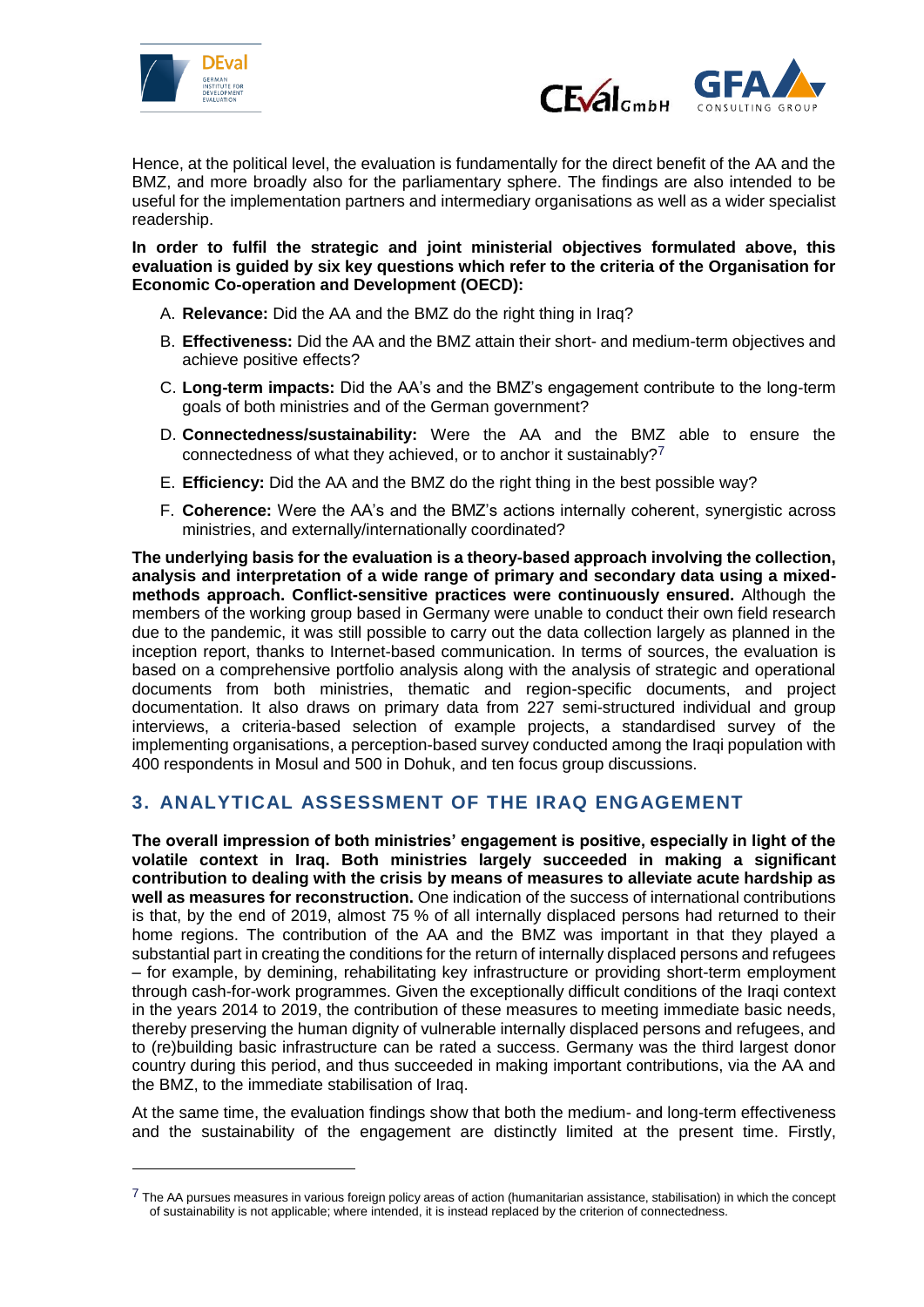



sustainable anchoring of the majority of measures has not been possible due to capacity shortfalls and the Iraqi government's reluctance to take ownership. Secondly, the Iraqi government's limited capacity for action and its hesitant reform efforts further constrain the potential of German measures to contribute significantly to addressing the structural causes of the crisis.

The evaluation seeks to foster learning from the experience gained during the engagement. Referring to evaluation criteria, it draws particular attention to challenges at the implementation level and at the strategic level, which does not diminish the positive overall impression of what has been achieved to date. The findings are ultimately also intended to support the German government's accountability to the Bundestag and to contribute to the transparency of Germany's engagement in Iraq.

#### **Relevance**

-

**The ministry-specific objectives of the AA and the BMZ in Iraq harmonise with Germany's objectives and interests, as presented in consolidated form in the German government's report on the situation in Iraq, dated September 4th, 2018**8**.** The foundations for Germany's engagement in Iraq were laid in the foreign policy decision of 2014, which was grounded in international and constitutional law, to respond to the Iraqi government's request for international assistance<sup>9</sup> to combat and end the dominance of the terrorist organisation known as Islamic State (IS).<sup>10</sup> Alongside the military components, the German government thus formulated directly associated objectives for civilian measures. The German government's objectives included stabilising Iraq, improving prospects for the Iraqi population to remain in and return to their home regions, reducing causes of displacement and irregular migration, and supporting peaceful and inclusive development of the country in line with the sustainability agenda of the United Nations (UN). Within the scope of the German government's integrated engagement, the AA and the BMZ have been pursuing these objectives through their portfolios since 2014. The ministries' objectives changed over the course of time. Their focus at the beginning of the crisis, on meeting the needs of internally displaced persons and refugees and on short-term stabilisation, was gradually broadened to include reconstruction and tackling core structural problems of the crisis. The portfolios of both ministries harmonise with the German government's objective of supporting stability in the region.

**The AA's and the BMZ's work areas and budget lines were configured in accordance with Germany's overarching objective and interests.** At first, direct linkages between objectives arose for the AA-financed humanitarian assistance in connection with the evacuation of the civilian population from the combat zones and their timely and secure return. Even during and immediately after the gradual military liberation of the territories occupied by the so-called IS, the commencement of the AA's stabilisation measures coincided with the BMZ's measures aimed at stabilisation. The AA's stabilisation measures included the strengthening of government capacities for demining, booby-trap clearance, building the local administration and community-based policing; for reappraisal and reconciliation (social cohesion), and for the rehabilitation of infrastructure. The BMZ's measures aimed at stabilisation focused on food security, social cohesion, reintegration, and especially the reconstruction of social and productive infrastructure, as well as short-term measures to stimulate the local economy. From 2017 onwards, the BMZ addressed structural causes of the crisis with bilateral Technical and Financial Cooperation (TC/FC) measures in the areas of decentralisation of governance and private sector development. In tandem, the AA's AKBP in the areas of cultural education, university cooperation and media

<sup>8</sup> Deutscher Bundestag: Drucksache 19/4070: Unterrichtung durch die Bundesregierung. Bericht der Bundesregierung zur Lage in Irak und zum deutschen Irak-Engagement, 2018 [Parliamentary paper 19/4070: Briefing by the German Federal Government. Report of the German Federal Government on the situation in Iraq and on Germany's Iraq engagement; in German]

<sup>9</sup> Letter dated 25 June 2014 from the Permanent Representative of Iraq to the United Nations, addressed to the Secretary-**General** 

<sup>10</sup> <https://www.bundestag.de/resource/blob/406640/f7360c19a338943a9e22d84292948913/WD-2-239-14-pdf-data.pdf> [Parliamentary position paper on the foundations in international and constitutional law; in German]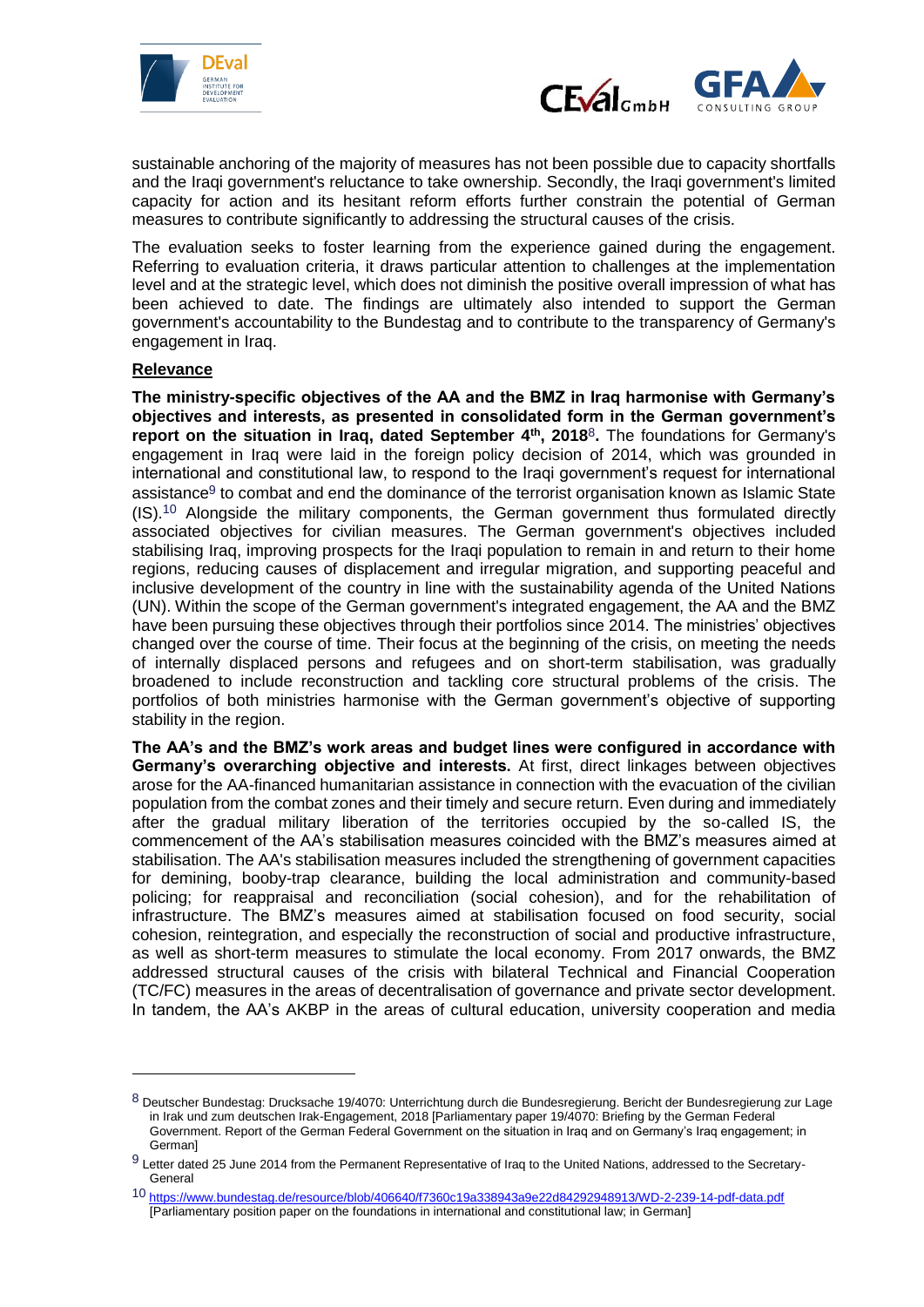



promotion was dedicated to the long-term objectives of opening up pre-political spaces, facilitating societal discourses and strengthening civil society engagement.

**The AA and BMZ portfolios were oriented towards Iraq's objectives and needs, a coordinated needs assessment having been undertaken with the Iraqi government, particularly in the context of international advisory formats.** The latter included key working groups addressing stabilisation, such as the Working Group on Stabilization (WGoS) and the Stabilization Task Force (STF) of the international anti-IS coalition, of which Germany – represented by the Federal Foreign Office – served as co-chair in both cases, and addressing humanitarian assistance, in view of the annual Humanitarian Response Plan (HRP), the United Nations Office for the Coordination of Humanitarian Affairs (UN OCHA). In addition, Germany received some direct inquiries from Iraqi government bodies seeking to identify geographical or thematic priorities of German development cooperation. During the initial phase, however, opportunities to involve population groups in the needs assessment were often non-existent, due to the great time pressure and the limited access to target groups.

**The ministry-specific and joint ministerial strategic planning for the AA's and BMZ's engagement in Iraq was mostly ad hoc, especially from 2014 to 2017.** For parts of the portfolio, it was not possible to rely on a strategy in the traditional sense developed in complete planning depth, not least because the early crisis response was directly linked to military progress and the resulting needs, and planning went hand in hand with a continuous learning process. Planning processes were updated as more was learnt from the day-to-day operations of both ministries and based on political reports. Fully elaborated strategy documents (not project documents) specifying objectives, measures, responsibilities, time horizons and indicators, existed at the project level (for example, in the context of stabilisation, this was the case within implementing organisations like the *United Nations Development Programme* (UNDP) from 2017), but there was nothing equivalent that came directly from the AA or the BMZ. Considering the portfolio volumes between 2014 and 2019 of approx. 800 million euros for the AA and approx. 1.3 billion euros for the BMZ, this is inexplicable and has to be rated as unsatisfactory. Towards the end of 2017 at the latest, a greater depth of strategic planning should have been undertaken when the prospect of a longer-term engagement in Iraq emerged in the aftermath of the liberation of Mosul, in order to ensure a coherent course of action and make use of potential synergies. With specific regard to the humanitarian-development-peace (HDP) nexus in Iraq, there was also a lack of joint strategic planning in the first few years of the engagement. This improved from 2018, however, as was reflected in Iraq's status as a pilot country for the policy concept on joint analysis and coordinated planning ("*Konzept zur gemeinsamen Analyse und abgestimmten Planung*", GAAP).

**The German and international engagement in Iraq was highly visible to the population, which indirectly led to challenges regarding the legitimacy of the Iraqi government.** The contribution of the AA and the BMZ was perceived as very visible, both by the Iraqi population and in the international arena. The volume and the nature of the German support were rated as high and positive. Between 2014 and 2018, however, the aim pursued, in part through the UNDP stabilisation measures financed by the AA and BMZ, was to give less visibility to international activities and more to the Iraqi government's capacity for action, thus strengthening its legitimacy. In this regard, the reluctance of Iraqi government departments to take ownership posed a major challenge. The UNDP changed its strategy in 2018 and began to market its contributions more overtly as its own. What concrete influence these measures had on strengthening the legitimacy of the Iraqi government could not be analysed within the parameters of the evaluation. The Iraqi government's reputation initially rose in step with the gradual liberation of the IS-occupied territories, but this was short-lived. Instead, the prestige of international actors rose increasingly and disproportionately in comparison to the Iraqi government.

#### **Effectiveness**

**The short-term, mainly output-level objectives of the projects examined were largely achieved, even during and despite the acute crisis phase.** The engagement of both ministries made important contributions to safeguarding the meeting of basic needs in the short term, and hence to preserving the human dignity of vulnerable internally displaced persons and refugees, and to stabilising and rehabilitating basic infrastructure. However, as yet only isolated contributions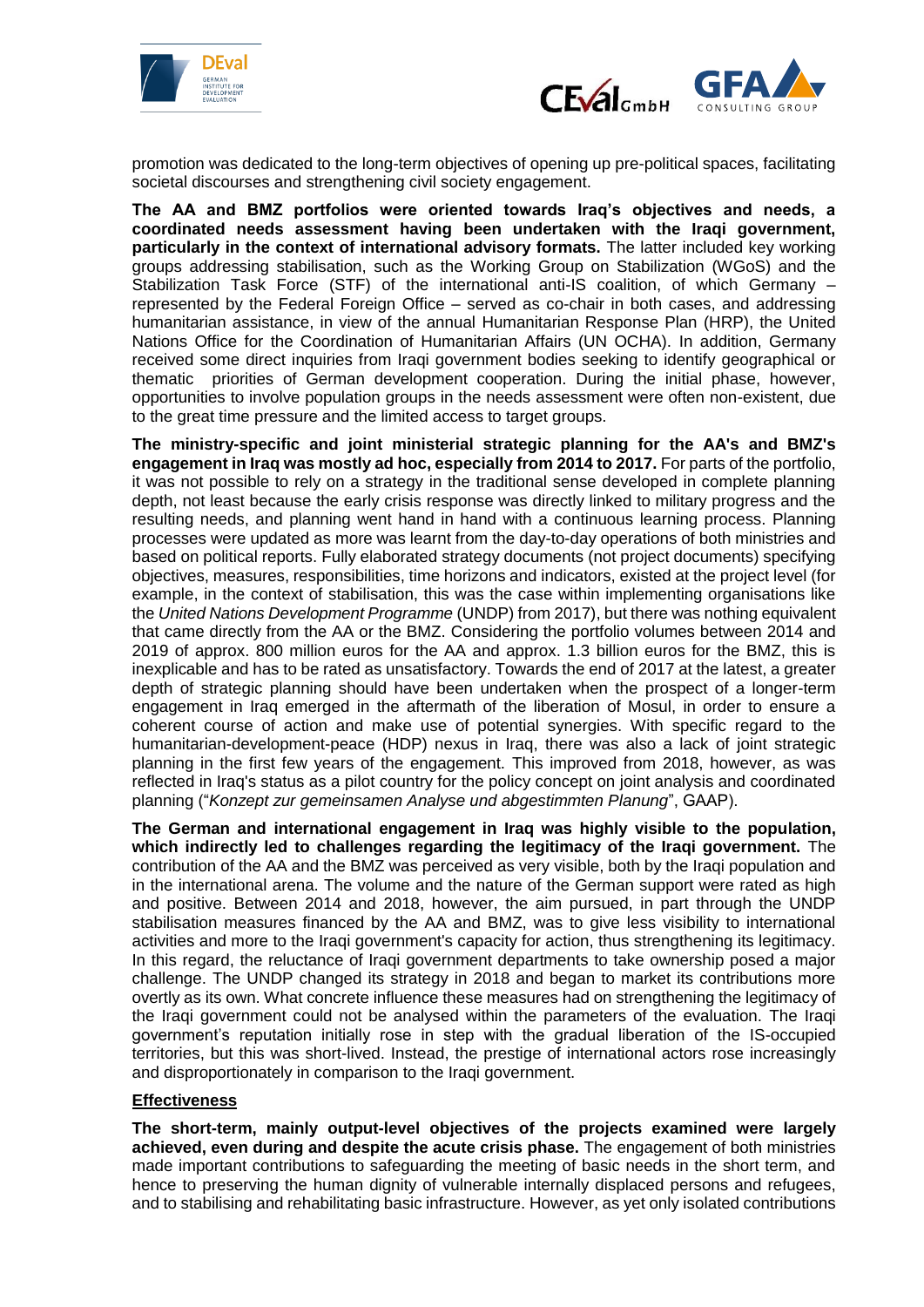



to understanding and reconciliation have been made. So far, there has also been little success in substantially strengthening the Iraqi state's service provision and ownership. Particularly with regard to the short- to medium-term functionality of the built infrastructure, this has to be rated critically.

**Planning and steering by the ministries have not been sufficiently impact-oriented and conflict-sensitive so far.** Aggregating monitoring systems at portfolio level were not in place or only existed at output level in certain instances. Monitoring systems were in place at the implementation level of individual measures but these, too, often showed considerable room for improvement with regard to their impact orientation and conflict sensitivity. The ministries succeeded in adjusting their orientation flexibly in response to changing political requirements and Iraq's immediate needs. At the same time, partly due to inadequate data, the ministries did not always succeed in adjusting the steering of the engagement in good time to ensure its mediumand long-term effectiveness. This is apparent in connection with the liberation of Mosul in 2017, for example. On the one hand, the necessary thematic and geographical reorientation of the engagement in response to current needs was accomplished rapidly and flexibly. On the other hand, the subsequent ongoing steering of the engagement was not sufficiently impact-oriented – for example, in terms of the development policy connectedness of the measures and the development of possible exit strategies.

**Approaches for dealing with external risks were sometimes inadequate at the strategic level, whereas they mostly succeeded at the implementation level.** External factors such as the volatile security situation or the Iraqi government's ineffective administration made it difficult for international measures to achieve their objectives. Risks at the operational level were largely identified, considered and integrated into operational planning, for which the BMZ carried out Peace and Conflict Assessments from 2013 while the AA made use of Stabilisation Risk Analyses (SRA). However, there was still a lack of promising approaches at the strategic level during the initial phase of the engagement.

**With the exception of environmental standards, cross-cutting issues were well anchored conceptually and largely taken into account in the elaboration of the Iraq portfolio. There was only partial success in implementing them, however.** Conflict sensitivity, human rights, inclusion of vulnerable population groups and gender equality were relatively well anchored conceptually, and were largely reflected in the portfolio. Some aspects are in need of further elaboration, such as requirements for conflict-sensitive practices, while environmental standards have received very little attention so far. However, the responsible divisions and implementation partners were not always equipped with the necessary capacities – for example, to establish conflict- and gender-sensitive practices and the associated monitoring. This had adverse consequences on the quality of project implementation, among other things.

#### **Impacts**

**The impacts of the AA's and the BMZ's engagement can be linked to the various levels of objectives in the reconstructed theory of change.** However, the less crisis-oriented and the more systemic the defined outcomes, the more risk-laden and less certain the achievement of the objectives proved to be. Among the higher-priority outcomes, four in particular were reviewed and assessed:

- To increase the resilience of individuals and local institutions, direct contributions were made by constructing mostly functional basic infrastructure and providing various services (health, WASH, education, cash for work, etc.).
- To strengthen social cohesion, contributions to reconciliation and communication were made in the areas of administration, media and culture. However, these have only achieved isolated successes so far, which can be explained in terms of the crisis and the context. Longer time frames are essential and all-important if an effective contribution is to be made to the moving target of social cohesion.
- Isolated contributions to improving the conditions for good governance were likewise made at the local level by means of reconstruction – of municipal structures, for example, – and capacity building in the areas of demining and water/electricity supply. However, the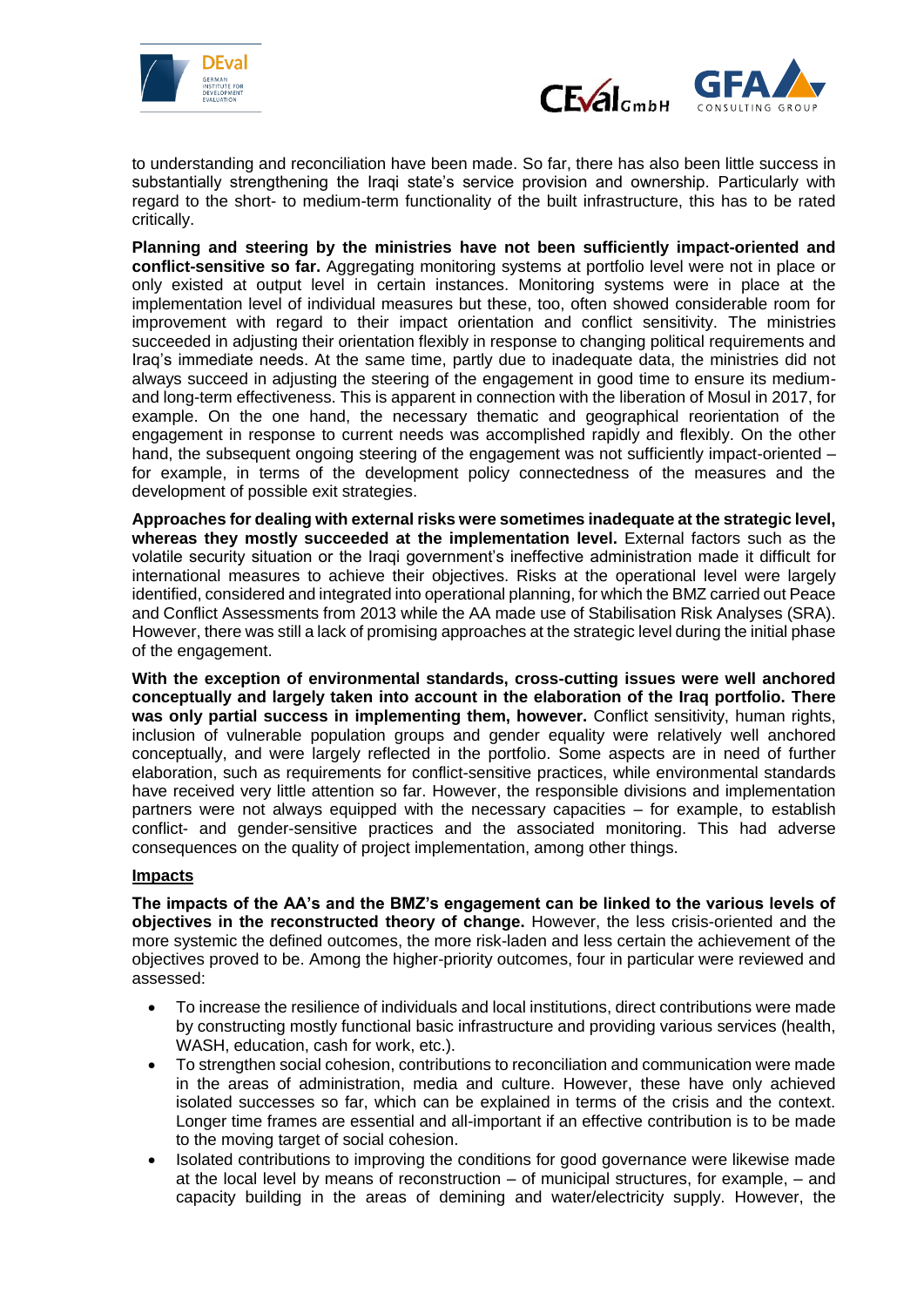



functionality of Iraqi administrative organs has not yet been consolidated at the local level. Projects to support decentralisation and political participation have been financed since 2017, but in view of their short durations within the period under review (2017–2019), it was still too soon to observe any impacts at the time of this evaluation. As yet, only a few of the projects funded have had a primary objective of promoting the rule of law at the central government level, reducing corruption or increasing the efficiency of the administration. One exception is the flanking structure financed by the AA and implemented by KfW under the Untied Loan Guarantee (*Ungebundene Finanzkredite* – UFK) scheme, which has made isolated contributions to improving administrative practices and preventing corruption by improving tendering and contract-awarding procedures in UFK-financed projects.

 Since 2017, contributions have been made to strengthening particular aspects of the private sector. For example, support was provided to chambers of commerce and selected micro, small and medium-sized enterprises (MSMEs), and employment promotion measures have been carried out successfully. However, German measures to bring about decisive improvements in conditions to support diversification of the Iraqi economy in the future are considered to have very limited potential. This can largely be attributed to Iraq's dominant rent-seeking economy and the lack of political will to make reforms, which is due in part to obstructive forces within and outside the government. Against this backdrop, the future impact potential with regard to the supporting the private sector is also assessed as low, unless the international community succeeds in persuading Iraq to implement the necessary reforms.

**Unintended negative effects have not been adequately recorded at the implementation level thus far.** Nevertheless, the deterioration in perceptions of the Iraqi government's performance of state tasks as compared to the international community clearly emerged as an unintended negative effect in the course of the evaluation. Moreover, there were indications of corruption, particularly over preferential access to infrastructure measures sponsored by international donors, as well as one specific reference to sexual violence and exploitation; none of these related to German-funded measures, however. The extent of corruption, sexual violence and exploitation, and the associated risks posed to measures forming part of the German government's engagement, could not be captured within the scope of the evaluation.

Unintended negative effects on local power structures, in terms of demographic shifts (for example in Sinjar), were also reported. Because the evaluation was largely undertaken remotely, however, it was not possible to verify whether there was any direct link with AA and/or BMZ-financed measures. Finally, the measures did in part reinforce Iraq's dependence on international cooperation. There is a lack of mechanisms for systematically monitoring negative effects and initiating appropriate corrective measures as necessary.

#### **Connectedness and sustainability**

**Strengthened efforts to ensure the connectedness and sustainability of the portfolio were increasingly in evidence, but durable linkages to Iraqi structures have not yet been established in most cases.** In this regard, it must be noted that the two ministries have different strategies with different aspirations regarding connectedness and sustainability. While all the BMZ's budget lines and parts of the AA's AKBP line are geared towards sustainability, humanitarian assistance as such and the AA's quick-impact stabilisation measures (from 2017 onward) adhere to the connectedness criterion. It is noted that both ministries are making only patchy efforts as yet to achieve cross-ministry connectedness between their work areas in keeping with the HDP nexus. The connectedness or handover to Iraqi structures that is necessary for the sustainability of the measures was often not a priority objective of measures, or was impossible owing to the weakness of structures or the lack of will demonstrated by the relevant Iraqi actors. Moreover, plausible and fully elaborated exit strategies or scenarios often did not exist. The Funding Facility for Stabilization, Iraq's most important stabilisation programme in both financial and thematic terms, still lacks these to date. Increased efforts to involve and build the capacity of Iraqi actors and towards the elaboration of exit strategies were identifiable over the course of the period under review.

**While the sustainability of particular effects appears plausible at the individual level, at least, at the institutional level it is greatly in jeopardy.** At the individual level, that is to say among the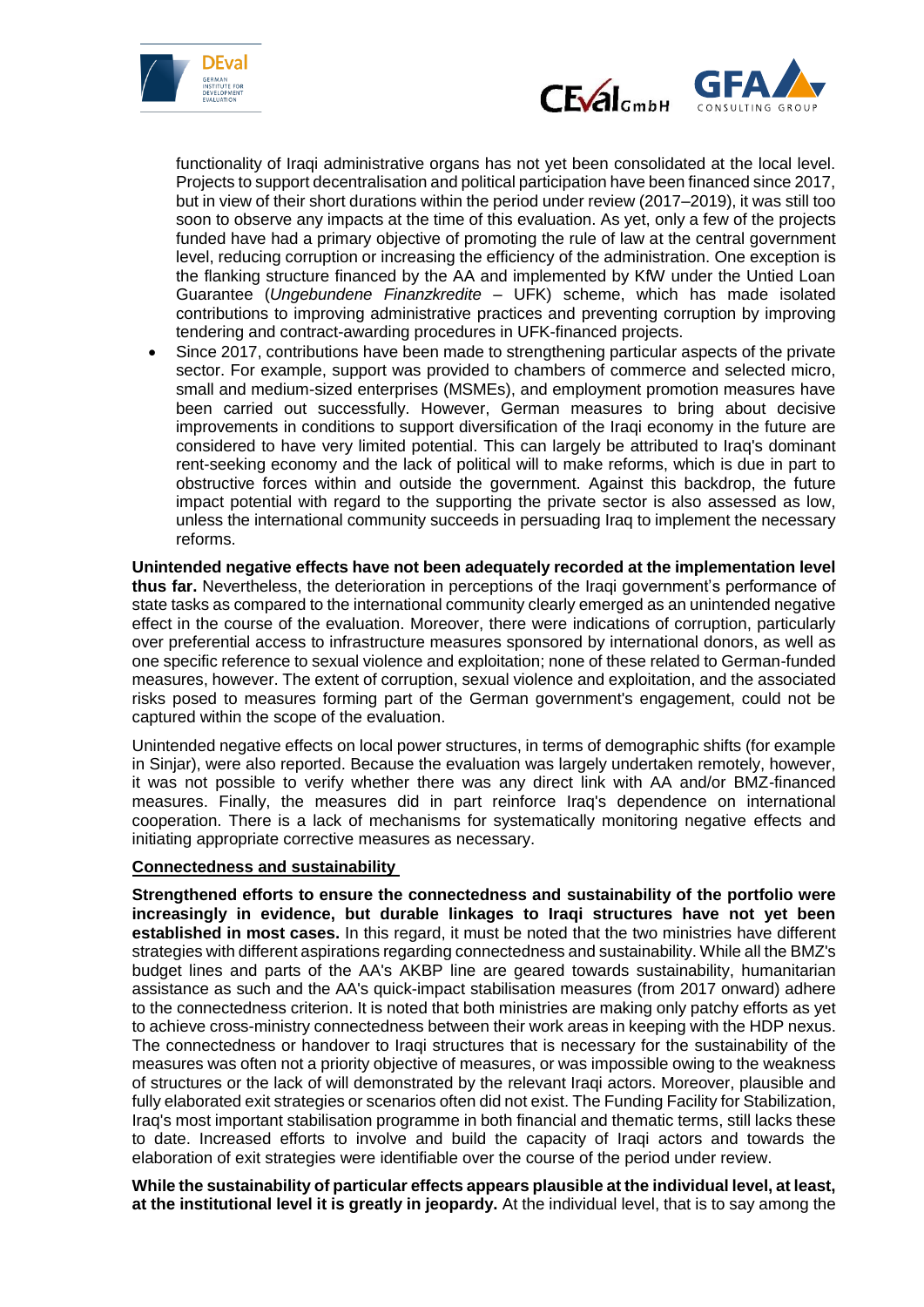



persons benefiting from the measures, it is plausible to assume that the effects achieved will confer short-term benefits and endure in the long term, at least to some extent. At the institutional level, the effects achieved are unlikely to be sustainable, in view of the frequent failure to connect with or integrate into Iraqi structures and against the backdrop of capacity shortfalls and the great difficulty of requiring the Iraqi government to take ownership, which therefore remains low. Particularly in central Iraq, there has been little success in building up or strengthening the requisite administrative capacities or promoting the necessary degree of Iraqi government ownership to ensure sustainability. Mention must also be made of the complicated contextual conditions (numerous lines of conflict as well as fragile statehood), which made it particularly difficult to apply strict conditionality without detrimentally affecting the Iraqi population. Some early successes can be nevertheless be noted in the Kurdistan Region of Iraq (KRI). However, the financing and continuation of AA- and BMZ-initiated measures by Iraqi actors on a permanent and self-reliant basis has yet to be secured, either in central Iraq or in the KRI.

#### **Efficiency**

**The thematic and processual elaboration of the ministries' work areas and budget lines was generally suitable for the crisis-responsive engagement in Iraq.** However, efficiency losses occurred between budget lines due to a lack of distinctness and the resultant greater need for coordination between the BMZ-funded SI Displacement and TDA and the AA's stabilisation measures. There were also deficits in the coordination between the areas of humanitarian assistance and the AA's stabilisation approach; closer coordination and interlinkage with the latter could have contributed to higher efficiency. The cooperation of both ministries with different types of implementation partners (from the UN system, implementing organisations, independent intermediaries, NGOs) had a fundamentally favourable effect on efficiency but entailed challenges with regard to efficient implementation. Efficiency-oriented reflection on strategic orientation and inquiry as to the areas in which the German engagement could achieve its greatest possible lever effects, and how, were often secondary considerations.

**The duration of the crisis-specific measures was appropriate for the most part. The more systemic the objectives, however, the more unrealistic the envisaged time frames proved to be in view of the challenging contextual conditions.** This applies to BMZ measures for institutional capacity building, for example. Across both ministries, extending the terms of project and commissioning a succession of follow-up projects enabled longer overall durations in some cases, but this way of proceeding also entailed efficiency losses due to a lack of planning certainty. In contrast, the crisis-specific measures raise the question of imposing time limits, especially with regard to the UNDP Funding Facility for Stabilization (FFS). Taken as a whole, the German engagement predominantly reached the target groups in a timely manner, but examples of delays were also in evidence.

**The ministries' staffing and logistical resources for the planning and deployment of the allocated funding were not appropriate, especially at the beginning.** This can be understood in terms of the mismatch whereby human resources planning trailed behind the rapid upturn in funding, and ultimately remained out of proportion in both ministries. Although staffing was boosted, the scaled-up resources remained distinctly below the necessary staffing coverage. Knowledge lost as a result of staff rotation also had an inhibiting effect on efficiency, as did logistical constraints – such as the initial absence of support structures on the ground or the unavailability of secure means of transport, which are crucial in order to be able to visit political partners on the ground and manage complex projects.

**Structural challenges on the Iraqi side also had an inhibiting effect on efficiency.** These included Iraq's persistently fragile context, the volatile security situation, the associated high security costs and transaction times (delays, etc.) and the prevalence of corruption. The latter issue – although concrete cases are hard to pin down – is a significant factor limiting the efficiency of measures in Iraq.

#### **Cross-ministry coherence**

**In the first few years, the engagement of the AA and the BMZ proceeded largely without cross-ministry coherence, although positive trends had become discernible, particularly**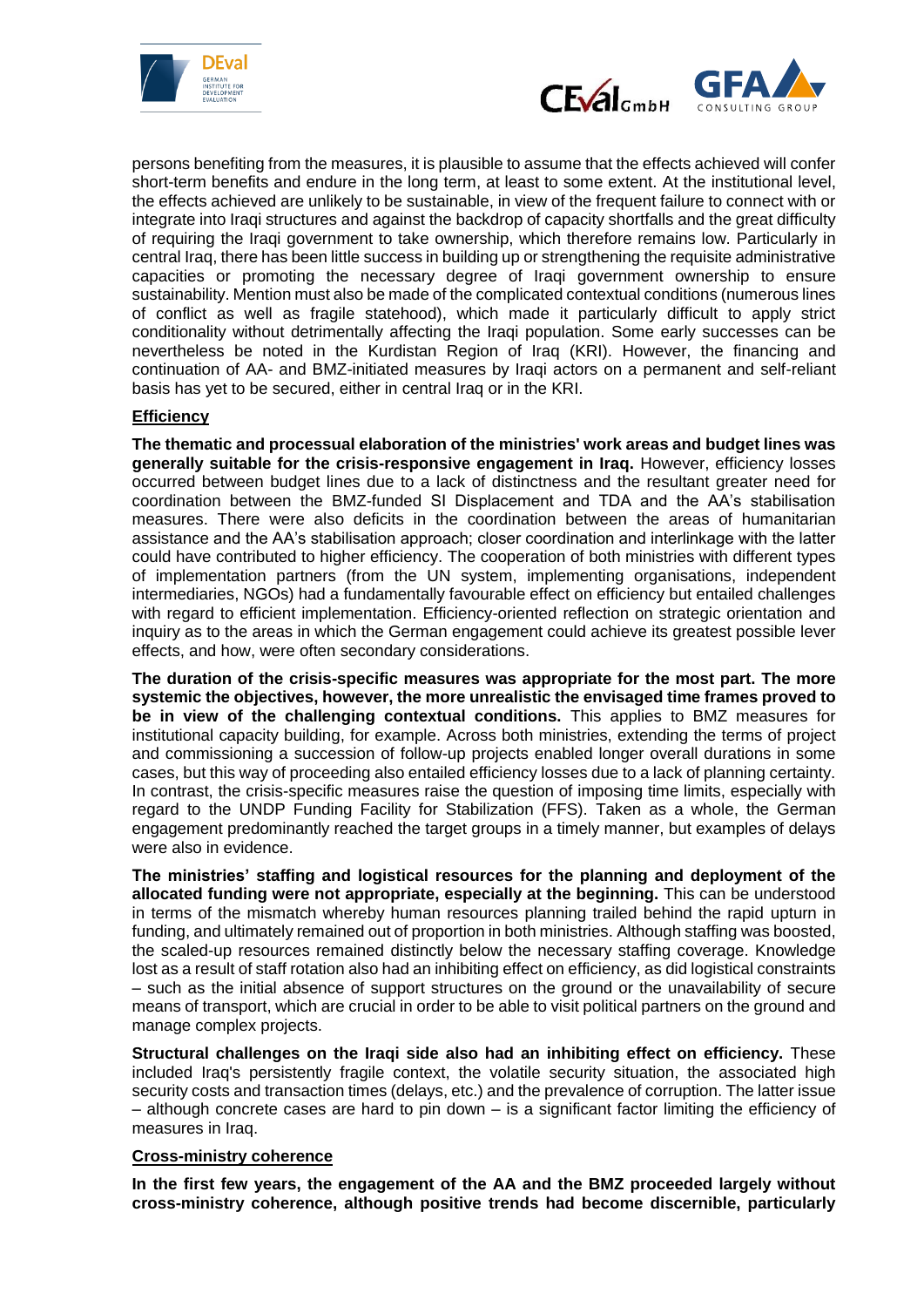



**since 2018.** At the strategic level, the GAAP policy concept was implemented from the end of 2018 onwards, which places Iraq in a pioneering role as the pilot country for the AA and the BMZ. The two ministries now systematically exchange analyses, but are still only in the early stages of conducting joint analysis to build a shared understanding of the context.

**The degree of coordination in planning improved over time at the strategic level.** However, there has been no common strategic approach or joint definition of overall goals during the evaluation period or, indeed, to date. At the implementation level, there was a similar lack of instruments to promote cooperation. Progress has been made since 2019 at least with an approach (the Nexus Chapeau approach) to improve the dovetailing of the AA's humanitarian assistance measures with the BMZ's transitional development assistance. However, improvements concerning cross-ministry coherence at the level of project measures, particularly with regard to ensuring connectedness and generating synergies, had not yet become apparent.

**The objectives of the AA and the BMZ formed a coherent overall picture.** In the jointly reconstructed theory of change, it became clear that the AA and the BMZ focused on different thematic objectives of the German government in keeping with their different ministerial remits, and that some of these objectives (such as the creation of secure prospects for remaining in or returning to home regions) were pursued by both ministries on a complementary basis. While their thematic orientation is thus rated as largely coherent, divergences were evident with regard to their regional orientation. For example, right from the start of its stabilisation engagement, the AA urged the BMZ to focus its activities geographically on central Iraq in light of the foreign policy objective of strengthening the legitimacy of the central Iraqi government, and to give that government greater involvement despite the challenging framework conditions, which were difficult for other actors as well. However, due to the enormous needs of central Iraqi refugees in the KRI, and having cooperated effectively with the regional government of the KRI at the beginning of the crisis, it was in the latter region that the BMZ concentrated the majority of its engagement.

**Potential synergies have barely been realised as yet; duplications of effort have been avoided by increasing the coordination workload.** Despite the joint addressing of objectives and areas of action across both ministries' budget lines, cross-ministry synergies have barely been achieved as yet. One factor that undermined the use of potential synergies was the lack of shared definitions and clearly delineated competences for the areas of action addressed by both ministries, such as stabilisation and peacebuilding. Consequently, the ministries often tended to grapple over demarcation lines rather than prioritising the promotion of a common, synergistic approach. Visible duplications, in the sense of unintended overlaps, were successfully avoided. A frequent lack of distinctness between the two ministries' budget lines due to the close thematic proximity of their areas of action and measures was found to result in significantly higher coordination workload.

#### **External coherence**

**The ministries made use of potential synergies and avoided duplicating measures by other international and Iraqi actors. At the very start of the period under review, the AA assumed an important role in central coordination structures and took a substantial hand in shaping the joint crisis response and the associated short-term stabilisation approach.** In particular, the AA strengthened the coordination of international efforts through its co-chairmanship of the STF and the WGoS. The high financial inputs from both ministries underpinned the engagement and, combined with the deployment of staff, contributed to heightening the international community's perception of Germany. Taken together, the ministries deployed 56 % per cent of their project volume through United Nations organisations in order to take advantage of international implementation and coordination structures, make use of potential synergies and avoid duplications of effort. Furthermore, projects financed by the ministries were represented on numerous regional and sectoral coordination bodies. Under the Humanitarian Cluster System, humanitarian assistance was broken down by sector (such as WASH, cash programmes, food, protection, etc.) and coordinated at the level of the UN OCHA (with NGOs, international organisations and members of the Iraqi government).

**To date, there is no common strategic approach for the international community's mediumand long-term engagement in Iraq.** The international coordination structures were decentralised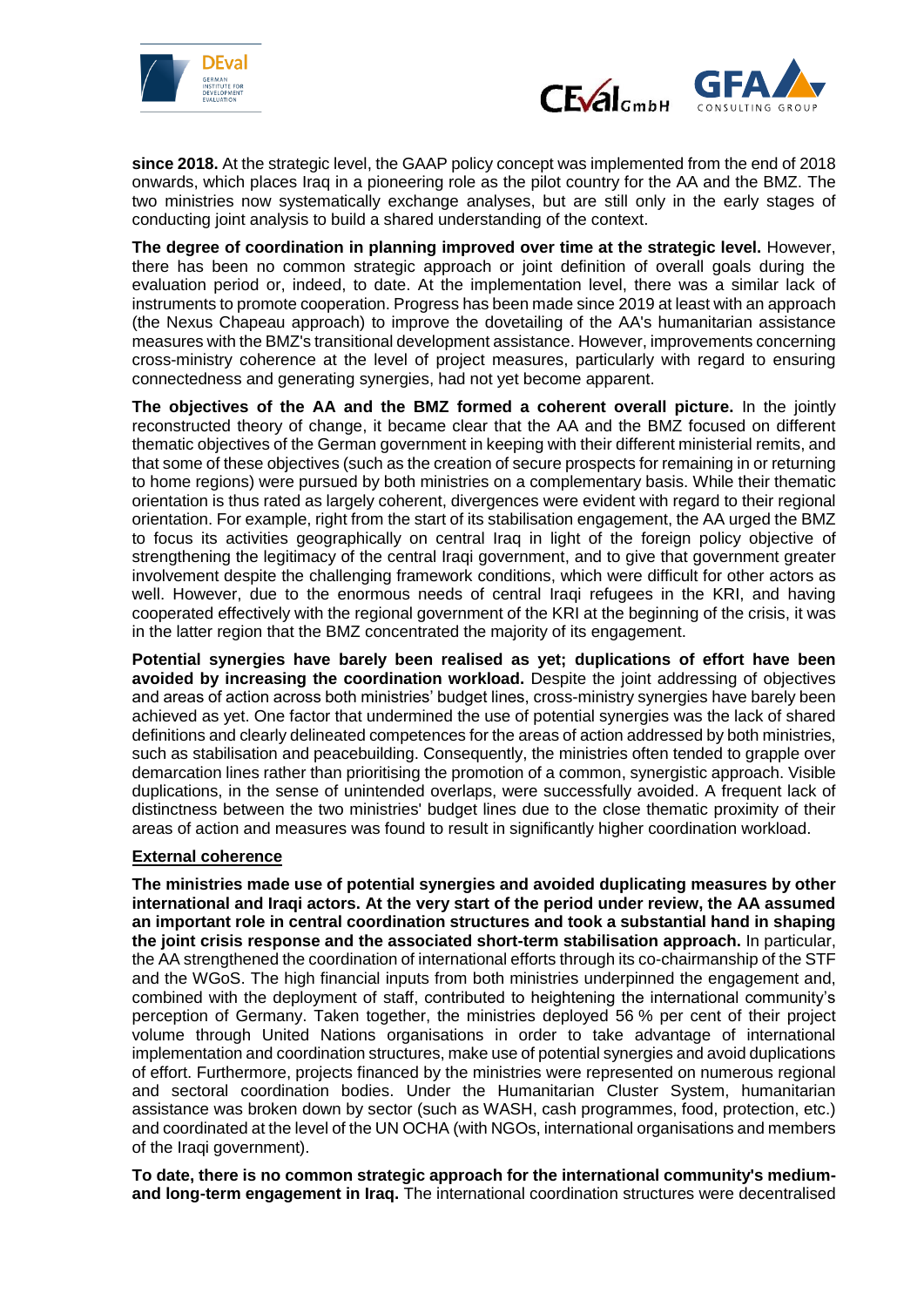



and diversified over time. However, decentralised dialogue with the Iraqi government harbours the risk of reducing the potential leverage of the international engagement vis-à-vis the Iraqi government and thus inhibiting its effectiveness. At least, this is the case as long as the lack of a unified international system of incentives allows the Iraqi government to shirk any demands that it deems too onerous, such as the implementation of structural reforms, when voiced by individual actors. Nevertheless, the joint formulation of strategic objectives creates potential for the German government to identify political "levers" and international instruments, and to shape the dialogue with the Iraqi government more coherently. Without a German strategy, however, there is no basis for a consistent dialogue with the international community or for the elaboration of a common strategic approach in Iraq.

## **4. CONCLUSIONS AND RECOMMENDATIONS**

**Through their engagement in Iraq between 2014 and 2019, the AA and the BMZ made important contributions to stabilising Iraq in the short term and strengthening the resilience of target groups.** As part of this, they succeeded in bolstering the central role of the civilian component of the international crisis response. This was and still is significant insofar as the attempts at stabilisation by international actors since 2003 in the aftermath of the Iraq war had largely been focused on purely military counterinsurgency measures. Given the exceptionally difficult conditions of the Iraqi context between 2014 and 2019, the contributions made to meeting short-term basic needs, thereby preserving the human dignity of vulnerable internally displaced persons and refugees, and to (re)building basic infrastructure can be rated a success. As the third largest donor country between 2014 and 2019, Germany was thus able to make important contributions to the immediate political stabilisation of Iraq and to strengthening the resilience of the population.

**At the same time, the evaluation findings show that both the medium- and long-term effectiveness and the sustainability of the engagement are distinctly limited.** Against the backdrop of capacity shortfalls and the Iraqi government's reluctance to take ownership, currently it can be considered unlikely that the ministries will achieve their long-term and structure-building objectives such as strengthening social cohesion or creating conditions for good governance. A point of criticism in this regard is that neither the German ministries nor the international community have yet succeeded in developing a strong and coherent system of incentives or controls as a means of ensuring the sustainability of measures.

**It is now for the ministries to make a decision about their continuing engagement in Iraq.** To serve as a foundation for that decision, among other things they should generate a joint problem definition as well as clarifying and specifying Germany's objectives and interests. If their engagement is to be continued, each ministry should further develop the strategic and operational elements of its engagement in order to respond effectively to the challenges identified. This calls for a joint, integrated approach in keeping with the HDP nexus. In the aim of improving the effectiveness and sustainability of the two ministries' cooperation both in and beyond Iraq, the results obtained in the criteria-led analysis are presented below in terms of challenges and recommendations framed within an ideal-typical policy cycle.

#### **Problem definition**

**The fundamental prerequisite for coordinated and integrated action by the German government in crisis situations such as the one in Iraq is that a joint problem definition for the given situation has to be formulated beforehand.** The problem definition is concerned with the core questions as to which foreign policy and development policy issues exist in an evolving crisis situation, which German interests might be at stake, how these might be affected by the crisis, and on that basis, to what extent and in what way Germany needs to act or react. The problem definition lays the foundation for analysing the needs to be addressed by German measures and developing a joint strategy.

**Regarding the starting point in the summer of 2014, it is noted that the ministry-specific assessments only partially reflected the concurrent nature of Iraq's various issues, and that no joint ministerial assessment took place.** It was key to the assessment of Iraq's situation since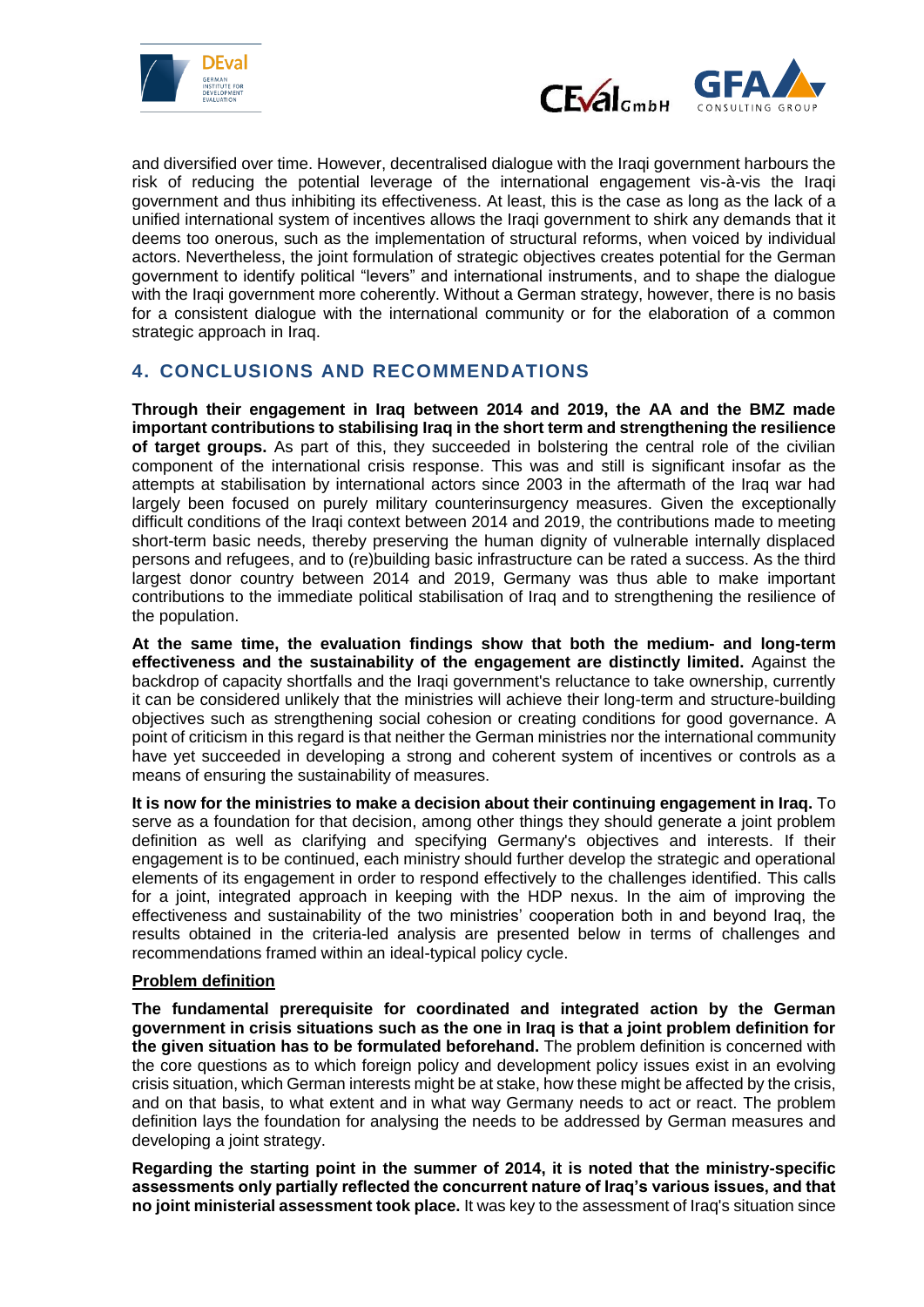



2014 that the acute risk of state collapse and the response to urgent humanitarian needs were clearly prioritised over Iraq's chronic development problems, which were bound up with its rentseeking economy and other structural and long-term realities. The ministries' assessment was initially oriented towards the acute escalation of the crisis. A consequence of this even today is the concentration of crisis response measures and the lack of clarity as to what role Germany can or should assume in tackling structural problems in Iraq in the long term.

In the absence of a consolidated development policy and foreign policy assessment drawing on both ministries' core competencies, they arrived at parallel assessments. These culminated in strategic orientations and measures in which the AA and the BMZ responses to the acute situation coincided very closely at times, before Iraq became a pilot country for the GAAP approach at the end of 2018. To date, there is still no consolidated joint assessment of (a) Iraq's specifically development-related problems nor (b) a specific foreign policy appraisal extending to the regional situation as a whole and its significance for Germany's interests in Iraq.

**Because the two ministries' problem definitions had such an emphasis on crisis, synergy potentials remained unutilised, which in turn inhibited effectiveness, efficiency and sustainable impact.** A balanced joint analysis of both the acute and the chronic problems of Iraq would have opened up the opportunity for fuller utilisation of the ministries' core competencies and potential synergies. This could have contributed to a developmentally innovative approach addressing Iraq's status as a resource-rich upper middle income country in the crisis context, while at the same time measures for stabilisation might have been defined with greater clarity – especially regarding their duration, principles for action and action areas. Both elements would have been relevant for the joint elaboration of the HDP nexus, which only became a source of guidance for AA- and BMZ-funded measures over the course of years.

**The limited analysis capacities of the ministries posed their own challenge.** In countries where foreign and development policy penetration is lower, as was the case in Iraq before 2014, the ministries have limited region- and country-specific human resources and capacities at their disposal. The example of Iraq clearly shows how challenges can come to a head so quickly and acutely that it is indispensable to maintain relevant technical and country- and region-specific expertise, otherwise this has to be built up rapidly. The significant upturn in funding volume thus exacerbated the challenges of staffing management, which at times had negative consequences for strategy building, programme formulation and project implementation.

#### **Strategy development**

**The strategy building that took place was entirely ministry-internal rather than interministerial and was not finalised in written form, either by the individual ministries or**  jointly. Set against the large volumes of funding and projects involved in the respective engagements, this is inappropriate. Instead, until the GAAP process commenced, strategic decisions were made primarily on the basis of ministry-specific assessments, which encouraged dysfunctional inter-ministry competition over competences.

**Accordingly, the ministries still lack a concrete, joint strategic-conceptual elaboration of the HDP nexus to date.** Although the important areas of action for the HDP nexus were being addressed, interlinkages between them were not actively promoted, which explains why, even in the case of Iraq, a silo mentality and habitual ministry-specific practices often prevailed. Rather than any joint strategy development, all that happened were catch-up adjustments of the HDP strategies.

**Joint strategies for stabilisation and peacebuilding have not yet been developed, although the AA and the BMZ underwent important processes of rapprochement in Iraq.** Policy approaches for areas including stabilisation and peacebuilding and definitions of the said areas were repeatedly discussed between the AA and the BMZ, and were documented in the German government's guidelines on "Preventing Crises, Resolving Conflicts, Building Peace" (2017) and its "Operations Manual – Interministerial Approach to Preventing Crises, Resolving Conflicts and Building Peace" (2019). However, there is still a need for further concretisation of the demarcation lines within the areas of action and of functional coordination mechanisms, in order to deploy the ministry-specific competences for these joint policy areas optimally and synergistically.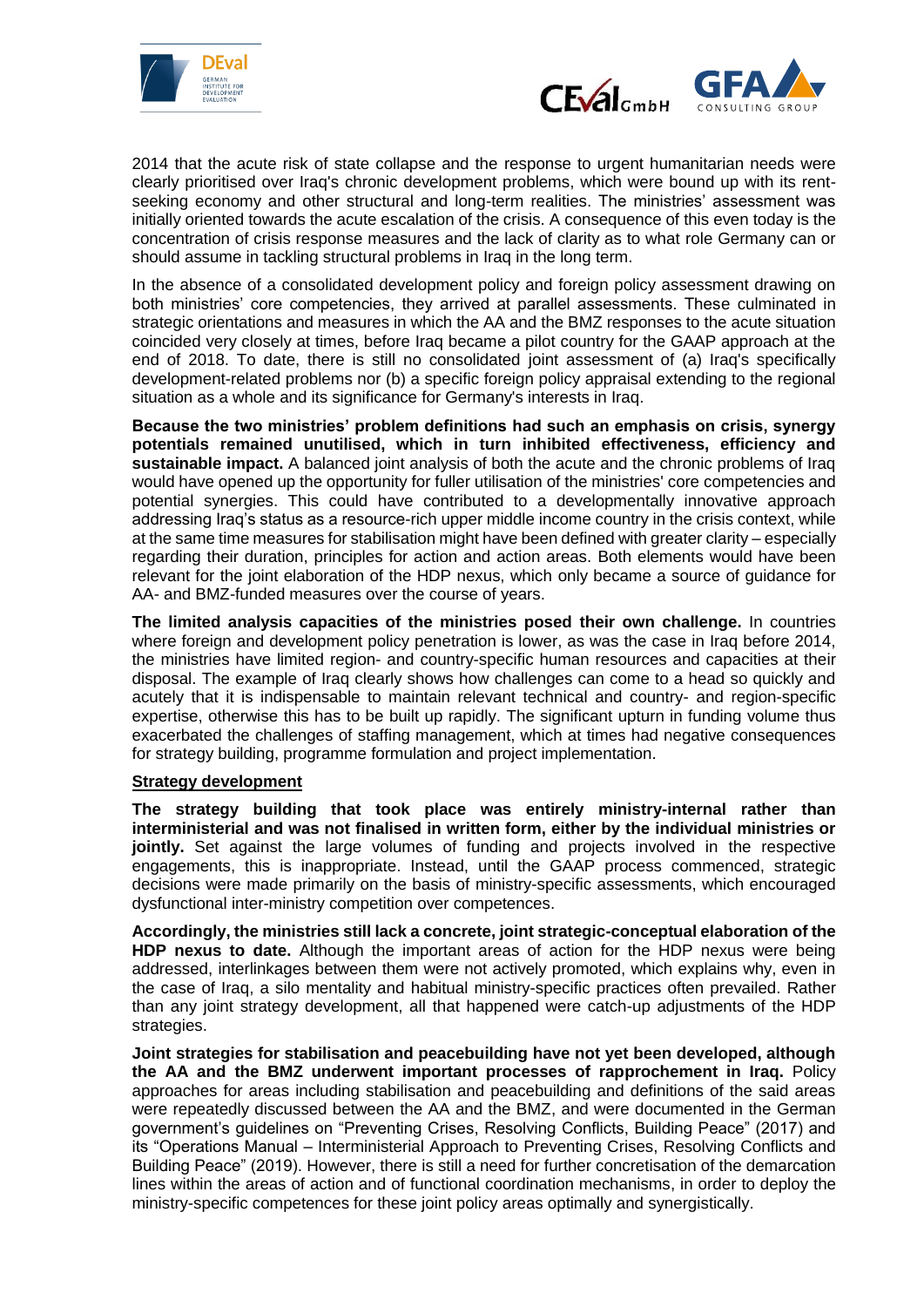



**Strategy development did not take sufficient account of risks and unmet needs.** Firstly, there is still largely a lack of joint ministerial strategic responses to known structural risks of working in Iraq. This limited the effectiveness of the engagement in Iraq, which is not a typical developing country due to its wealth of resources. So far, the ministries have lacked a consistent approach that succeeds in persuading the Iraqi authorities to take ownership. The virulence of the region's ongoing political risks was another impediment to direct impacts. It was also unclear from the engagement which strategies the German government was pursuing, beyond addressing the known underlying political objectives and meeting unmet needs, to make use of further-reaching political levers. While conditionalising support in the immediate crisis context was not a foreign policy option, the question raised in the meantime is how better use can be made of Iraq's own resources and to what extent Germany can exert greater development policy and foreign policy influence in harmony with the global agenda for sustainable development.

#### **Programme/project formulation**

**The necessary staff resources for steering were not scaled up to the levels that would have been required to keep pace with the major increases in financial resources.** Within a period of only five years, the two ministries built up a portfolio of over two billion euros in Iraq, one of Germany's largest portfolios worldwide, with a multitude of implementing partners. However, the ministries' staff resourcing, both in Germany and in the two foreign missions, did not sufficiently honour this complexity. This had negative consequences for all work areas of the two ministries, and on the impacts of the financial resources deployed.

**Due to the staffing challenges and the great pressure to achieve funding outflows, the divisions in the ministries could not always do justice to their task of assessing the content of project proposals from implementation partners, and thus exerting an influence on the thematic and strategic orientation of projects within the overall portfolio.** Because of the shortfall in staff resources relative to the upturn in projects during the evaluation period, as well as a lack of regional or technical expertise in some instances, it was not always possible to assess the content of project concepts and proposals appropriately, and thus effectively exert an influence on the orientation of projects and of the portfolio as a whole. High pressure to achieve funding outflows, partly due to parliamentary deadlines for budgetary spending, was a contributory factor to the ministries' focus on spending funding as quickly as possible in compliance with the rules. To a certain extent, the strategic steering and elaboration of programmes and projects and the verification of defined quality criteria eluded the ministries' shaping influence.

**The engagement of both ministries was closely aligned with the needs of the Iraqi authorities and population. However, at times projects were formulated without any direct involvement of target groups, which resulted in vagueness from the viewpoint of needs orientation in some cases.** For example, due to the volatile security situation and the great time pressure, the involvement of local target groups in project planning was often minimal. This led to some individual measures which bypassed the needs of vulnerable population groups. It also harboured the additional risks of allowing measures to be instrumentalised by Iraqi actors in their own political interests, leaving potential for strengthening ownership unexploited, or fuelling conflicts.

#### **Project implementation**

**The majority of cross-cutting issues were well anchored at the strategic level. However, their implementation at project level fell short of the ministries' aspirations in some cases.** The evaluation shows that the cross-cutting issues were reflected well in the portfolio. One exception was the issue of environmental standards; these were given too little consideration in view of their enormous relevance for Iraq as a country severely affected by climate change. When it came to stringent implementation of the other cross-cutting issues in the measures, however, the responsible divisions and implementation partners sometimes lacked the necessary cross-cutting capacity and sensitivity. Accordingly, the implementation of cross-cutting issues fell short of the aspirations in some cases. This had negative consequences for the effectiveness of the measures.

**The Nexus Chapeau approach was the first attempt by the two ministries to develop a conceptual framework for strengthening cross-ministry coherence at the level of measures,**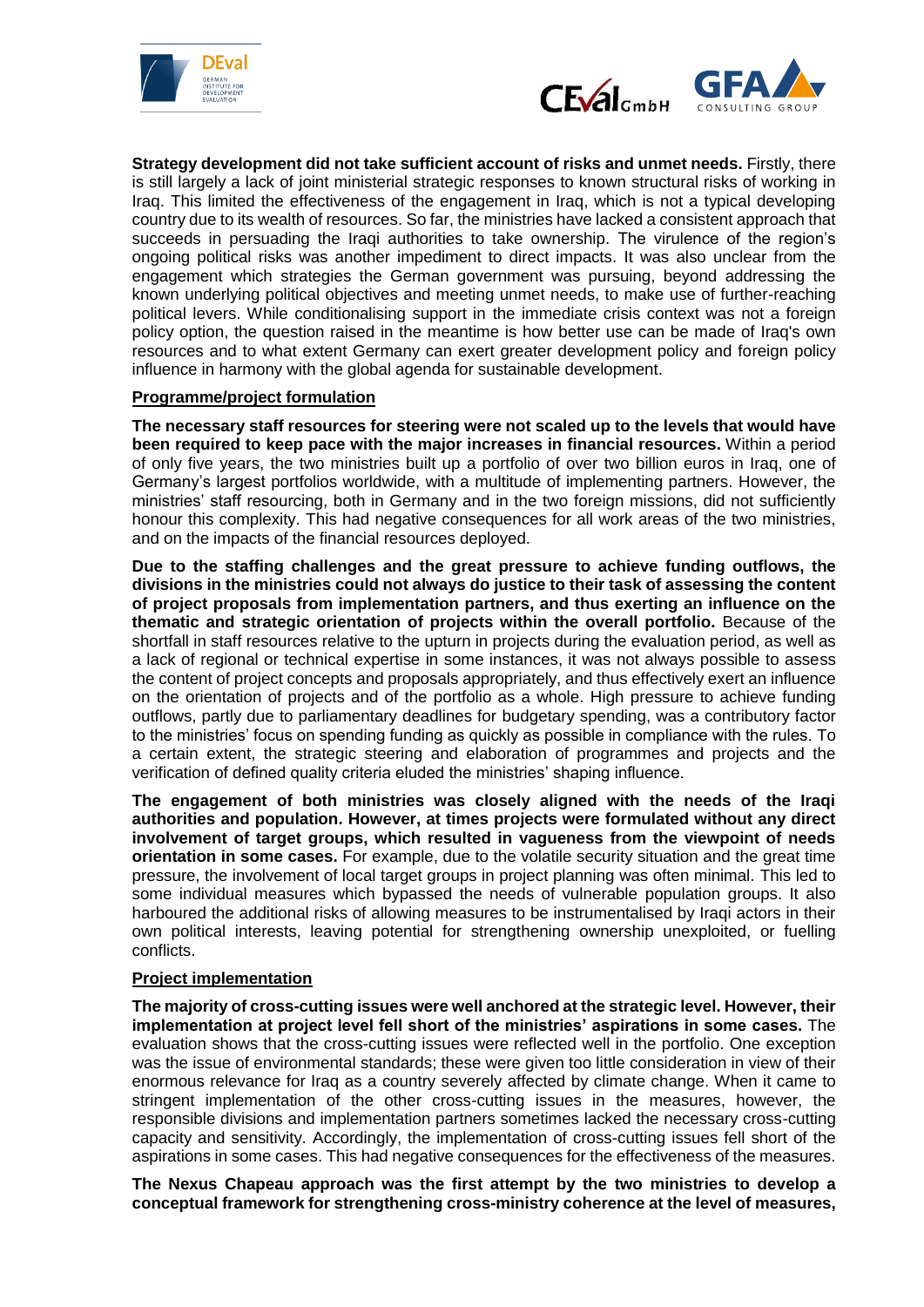



**although it has not realised its potential in Iraq so far.** The development of the approach is a tangible and important achievement of the cooperation between the AA and the BMZ. Nevertheless, the operationalisation of the approach in Iraq still posed numerous challenges, even during the planning phase. Moreover, because the approach could only be applied to implementation through NGOs, in terms of financial volume it had only covered a relatively small share of the existing engagement. To strengthen interministerial cooperation beyond these bounds in the medium term, the question is to what extent similar approaches can be used when working with implementation partners of other types.

#### **Monitoring, evaluation and learning**

**The monitoring systems at strategic and implementation level have barely permitted impactoriented steering of the portfolio so far.** Monitoring systems existed at project level but were not always designed to be impact-oriented or conflict- and gender-sensitive, even though this was an explicit concern not just for the AA and the BMZ but also for many of the implementation partners. Furthermore, in most cases neither the AA nor the BMZ had access to aggregated monitoring data for the individual work areas or budget lines. With vast number of individual reports as a basis, it was scarcely possible for the ministries to draw conclusions for the ongoing strategic design of the portfolio or to make steering adjustments while project measures were still in progress. Thus, the strategic steering by both ministries was mostly rapid, flexible and needs-oriented, but not sufficiently evidence-based and impact-oriented.

**Unintended negative effects were not usually recorded systematically. Hence, the ministries could barely assess their extent and could only counteract them with difficulty.** So far, negative effects have only been surveyed at the level of measures – by means of the implementation partners' complaint mechanisms, for example. In view of the high barriers to access for the target groups, this passive method of gathering information only permits very limited conclusions to be drawn about the actual occurrence of negative effects. Particularly in light of the do-no-harm approach and the major engagement in the corruption-prone construction sector, this aspect needs to be brought up to standard. Since the quality criterion of conflict sensitivity was introduced under the "BMZ 2030" reform strategy (2020),<sup>11</sup> it is now mandatory for all development cooperation measures to monitor for unintended effects and to initiate corrective measures. The AA developed the Stabilisation Risk Analysis (SRA) in 2018 as an approach for identifying and mitigating foreign policy risks and possible negative impacts; it has been mandatory for all stabilisation projects since 2020.

#### **Recommendations:**

1

**1. The two ministries should carry out ministry-specific and joint analyses in order to better identify and more precisely define Germany's objectives and interests and, building on these, the core foreign and development policy problems in Iraq.** This joint analysis work must be used to underpin the engagement with a common understanding and to clarify and precisely define a possibly long-term role for Germany in crisis management and in addressing structural problems in Iraq. It is a prerequisite for the ministries' strategy development.

**Implementation notes:** This should include (further) development of the ministry-specific analyses of (a) the foreign policy appraisal including the regional situation as a whole, (b) Iraq's development-related problems, and (c) the significance of both for Germany's objectives and interests in Iraq. All of the above should more obviously cross-reference each other. Other ministries should also be brought into the analysis if necessary. It should be ensured that the analyses are carried out on the same data basis. Ideally, they will result in a common understanding of challenges and potentials as a foundation for a possible continuation of the two ministries' engagement in Iraq. During this process, the

<sup>&</sup>lt;sup>11</sup> BMZ: BMZ 2030 reform strategy. New thinking, new direction (2020)

https://www.bmz.de/resource/blob/29026/a73123a6094263264e921881d6b76f90/Materialie520\_BMZ%202030%20reform% 20strategy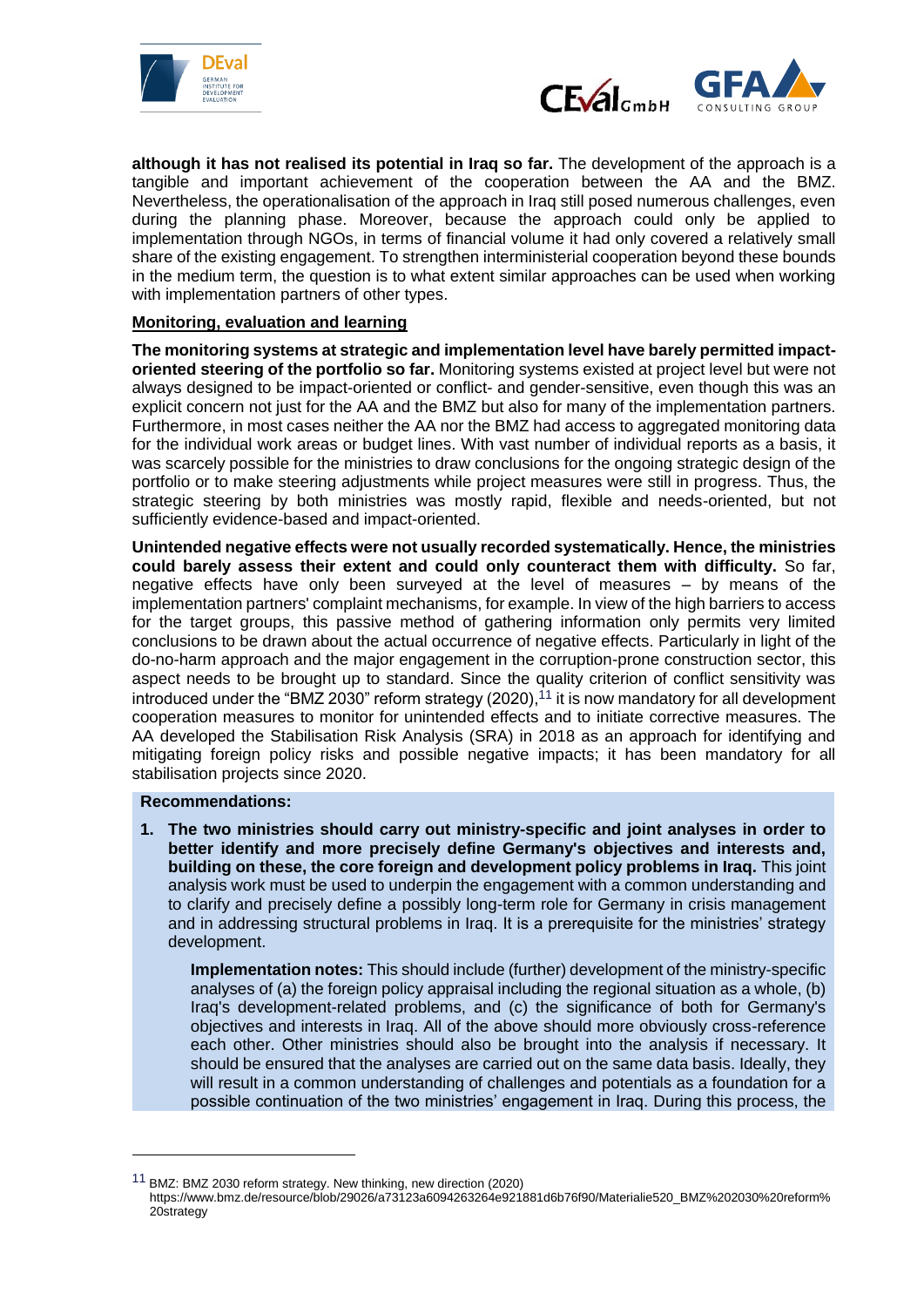



ministries should make different perspectives and assessments transparent and reach agreement on how resulting consequences are to be dealt with.

**2. The ministries should develop mechanisms for dealing coherently with contradictory opinions – for example, on the conclusions deriving from the problem analysis or in the course of planning and steering.** In this way, they can reduce the risk of divergent assessments being perpetuated into strategy development and programme formulation processes.

**Implementation notes:** The AA and the BMZ are required to carry out joint interministerial work; this equally applies to the engagement of both ministries in Iraq. In the event of conflicting views about the problems or the choice of strategic responses, the AA and the BMZ should define a mediation and decision-making mechanism. After passing the level of department heads, such matters should be clarified at the level of state secretaries and then, should the necessity arise, at a level above the ministries' individual domains of responsibility. The Federal Chancellery (whose role in the Iraq engagement was not part of the evaluation) is tasked with bringing more structure to the interfaces between the political and the ministerial-administrative levels while upholding the principle of ministerial autonomy; it should act to establish clarity in such instances in view of its authority to determine policy guidelines. While upholding the principle of ministerial responsibility, this could contribute to resolving differences of opinion, within the meaning of Art. 65 of the German constitution, by adopting a coherent problem definition across all departments of the Federal Government and thus strengthening the whole-of-government approach.

**3. On the basis of the joint problem definition, the two ministries should continue to strengthen the "coordinated planning" provided for in the GAAP policy concept. They can do this by jointly formulating realistic strategic objectives, ensuring that instruments are used coherently, and jointly identifying responses to structural risks affecting their engagement in Iraq and anchoring these in their strategies.**

**Implementation notes:** While upholding the principle of ministerial responsibility and the jointly developed common understanding, AA and BMZ officials should coordinate planning more closely than they have done in the formats that already exist. As is already the practice to some extent, other ministries should be involved if necessary. Ministryspecific foreign and development policy interests, objectives and strategies should be defined and coordinated such that they comprehensively satisfy the requirements of the HDP nexus. A written strategy would (a) ensure the coherence of objectives, (b) more clearly structure the dialogue with the Iraqi government – including the issue of its ownership – and international actors, and (c) coherently strengthen the various forms in which German engagement is intentionally made visible. When attention is paid to structural risks, the lack of Iraqi ownership must be prioritised. The current efforts to elicit commitment from the Iraqi government should be further pursued and developed. Jointly with the Iraqi government, the ministries should agree on minimum standards of cooperation, not only in the context of joint political consultations but also with regard to financial inputs from Iraq. Moreover, the AA and the BMZ should reach agreement on a joint course of action in the event that efforts to strengthen Iraqi ownership are unsuccessful.

**4. The ministries should make clearer distinctions between the policy instruments used and coordinate them more closely with one another at the level of work areas and budget lines, particularly against the backdrop of the HDP nexus.**

**Implementation notes:** In the course of ministry-specific and joint ministerial strategy development, the AA and the BMZ should identify the country-specific opportunities for implementing the HDP nexus and should specify and document operationalisation milestones. For this purpose, it is necessary to articulate a clearer definition of the ministries' work areas in a given partner country such as Iraq, and to intensify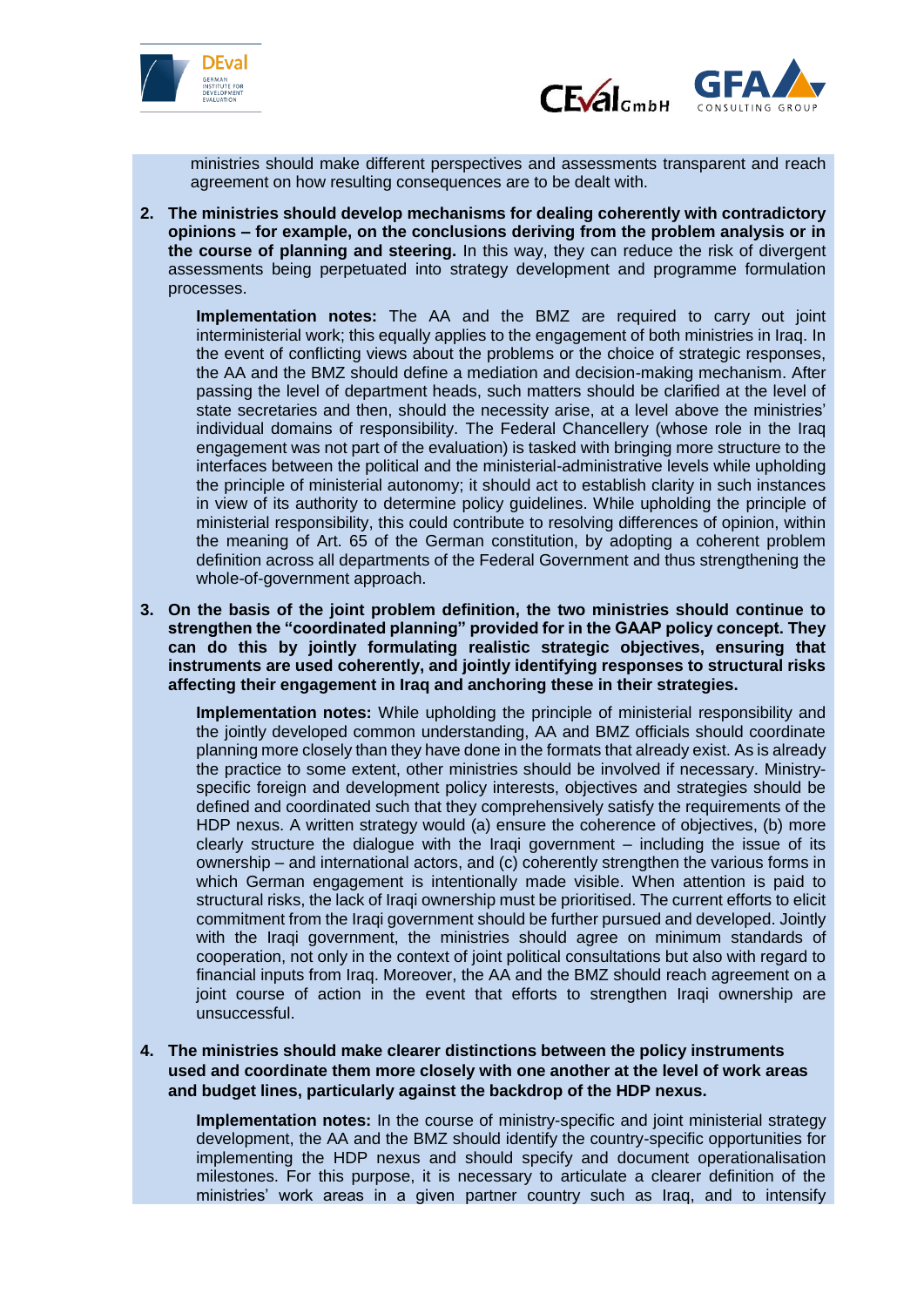



consultations. This is most important in places where clear demarcation lines have not been drawn so far, and particularly between humanitarian assistance, transitional development assistance and the SI Displacement, and between the AA's stabilisation measures and transitional development assistance. The same guidance applies to the AA internally in respect of a more effective interlinkage of humanitarian assistance and stabilisation.

**5. The ministries should work towards making sufficient sector- and region-specific staff capacities available in Germany and in Iraq for analysis, strategy development, project formulation, supporting project implementation, and monitoring, evaluation and learning, and towards having the capability to scale up flexibly if need be.**

**Implementation notes:** For example, a staffing matrix could be developed for this purpose which stipulates threshold financial volumes or threshold numbers of German engagement measures in Iraq and specifies for each threshold how many desk officers for foreign policy or economic cooperation and development are to be seconded abroad or employed in the main offices. The ministries should also examine whether such a matrix might be practicable in other crisis-affected countries. Bearing in mind the rotation principle, the ministries should ensure that the necessary ministry-specific technical and regional expertise is in place, both in the responsible divisions and in the foreign missions in Iraq. In this way, they can be sure of their capability to formulate realistic objectives and strategies and identify and anticipate country-specific core problems, potentials and risks. The ministries should ensure that they have the necessary staff capacities available to carry out analysis and strategic steering and to provide adequate and thematically competent support and advice to the implementing organisations. Due to the rapidly changing conditions of the Iraqi context, the necessary resources should be allocated for regular internal and cross-ministerial reflection and for the possible updating and adjustment of analyses and strategies. Looking ahead, the ministries should examine to what extent they can build up joint analysis capacities. In particular, the ministries should ensure that in future they will be able to respond flexibly to short-term surges in staffing needs in crisis contexts such as Iraq.

**6. The ministries should promote cooperation at the implementation level by means of cross-ministry exchange and joint planning formats, paying due attention to adjacent policy areas.** In this way, they can ensure the complementarity, coherence and connectivity of measures during project planning and implementation.

**Implementation notes:** Particularly in the policy areas of stabilisation and peacebuilding, which span several budget lines, the ministries should strengthen crossministry exchange in thematic working groups, including by means of joint project visits at all levels. This presupposes that both the positioning and the objectives of stabilisation within the HDP nexus will be clarified, in the process of which the international debate on this issue will be taken into account. These issues should further be addressed by either designing or continuing and extending approaches for the coherent or complementary planning of measures. Approaches that facilitate the parallel funding of complementary projects from both ministries' budget lines (such as the Nexus Chapeau approach already in use in Iraq) offer great potential to ensure that BMZ projects are connected with those of the AA.

**7. The ministries should pay more attention to the mainstreaming and implementation of cross-cutting issues such as human rights, conflict sensitivity, the environment and gender equality.** In this way, the quality and effectiveness of measures can be increased.

**Implementation notes:** This should be supported in both ministries in equal measure by explicitly formulating specific supplementary guidelines on conflict-sensitive practices, on supporting gender equality, on human rights and, of particular note, on environmental standards and climate sensitivity. Anchoring these more explicitly in the funding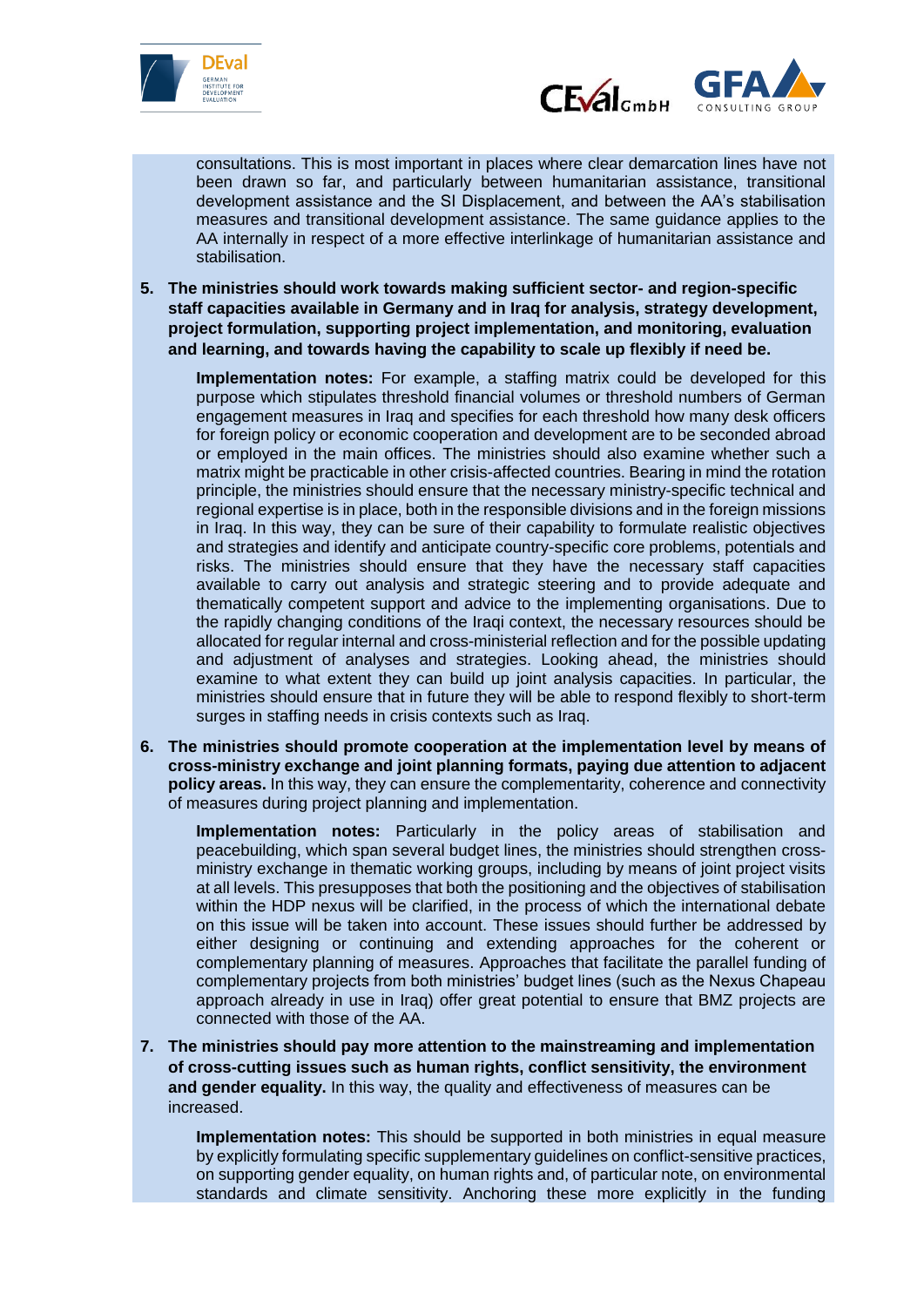



guidelines for the various budget lines could also contribute. Another requirement is to ensure that the ministries and the implementation partners have cross-cutting capacities in place so that cross-cutting issues are indeed incorporated in all phases of the project cycle.

**8. Depending on the nature of the ministry-specific measures, the ministries should ensure that final beneficiaries are given greater involvement in project formulation and implementation.** Taking local expertise and local needs into consideration can strengthen needs-based and goal-directed programme and project development and mitigate the risk of failing to address vulnerable populations appropriately, assuming that this is possible in the crisis context.

**Implementation notes:** The ministries should make use of the opportunities arising from context-appropriate participatory planning and implementation in spite of the challenges posed by Iraq's fragile statehood. To this end, the ministry officials responsible for planning and steering should work with their respective implementation partners to operationalise and duly apply the aspirations formulated in German and international policy documents (e.g. German government guidelines on "Preventing Crises, Resolving Conflicts, Building Peace"; Grand Bargain; 2030 Agenda), tailored to their instruments and the specific country context, and should make the necessary resources available to enable this.

**9. The ministries should establish an impact-oriented, conflict- and gender-sensitive and aggregating monitoring system both at ministry-specific and joint ministerial strategic level, and make use of the resulting findings for steering.**

**Implementation notes:** The ministries should systematically collect and synthesise data on strategically relevant outputs and outcomes of the measures they have funded. To this end, it will be necessary to develop ministry-specific and joint ministerial SMART indicators – for example, on the basis of the reconstructed ministry-specific theories of change of the present evaluation. These monitoring data are the foundation for impactoriented, conflict-sensitive and gender-sensitive steering. At the working level, steering workshops should be held regularly for the purpose of reflecting on the impact assumptions, identifying structural challenges and adjusting strategic objectives if necessary. Because staff in Iraq have a limited radius of movement, the AA and the BMZ should examine whether it makes sense to support them with a third-party monitoring system, along similar lines as EU institutions are practising with success. The AA and the BMZ should make use of the regular formats in the context of GAAP to reflect on ministry-specific data and findings within the bigger picture, to engage in joint learning and to make steering adjustments if necessary. For objectives that are pursued by both ministries, such as rehabilitating social infrastructure or strengthening resilience, joint indicators should be developed. In order to implement these suggestions, the AA and BMZ divisions responsible for monitoring need to be appropriately staffed and financially resourced.

**10. The ministries should make more effort to identify, systematically record and, if need be, evaluate potential unintended effects, especially unintended negative effects, and should go further than the instruments practised to date, such as Peace & Conflict Assessment (PCA) and Stabilisation Risk Analysis (SRA).** This will enable them to intervene with timely and proactive steering adjustments, and to learn lessons for their future engagement.

**Implementation notes:** Against the backdrop of Iraq's conflict-affected context, both the ministries and the implementing organisations should urgently ensure that they recognise and monitor not only intended effects but also the extent of unintended effects. Those involved in planning and implementation must be appropriately sensitised to – sometimes country-specific – unintended (negative) effects, because these will otherwise diminish positive effectiveness. Working jointly with those responsible for implementation, the ministries should establish or expand monitoring systems which